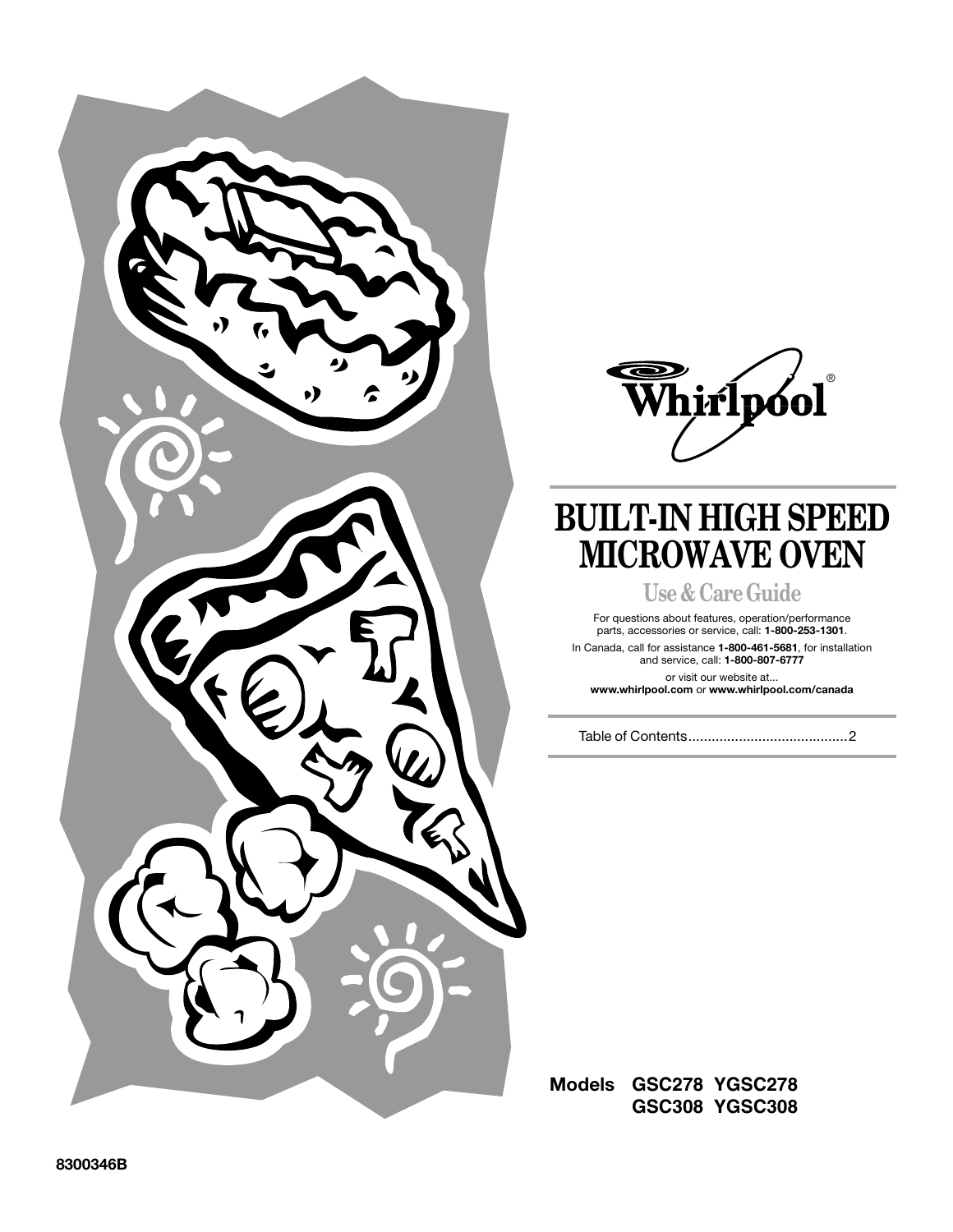# TABLE OF CONTENTS

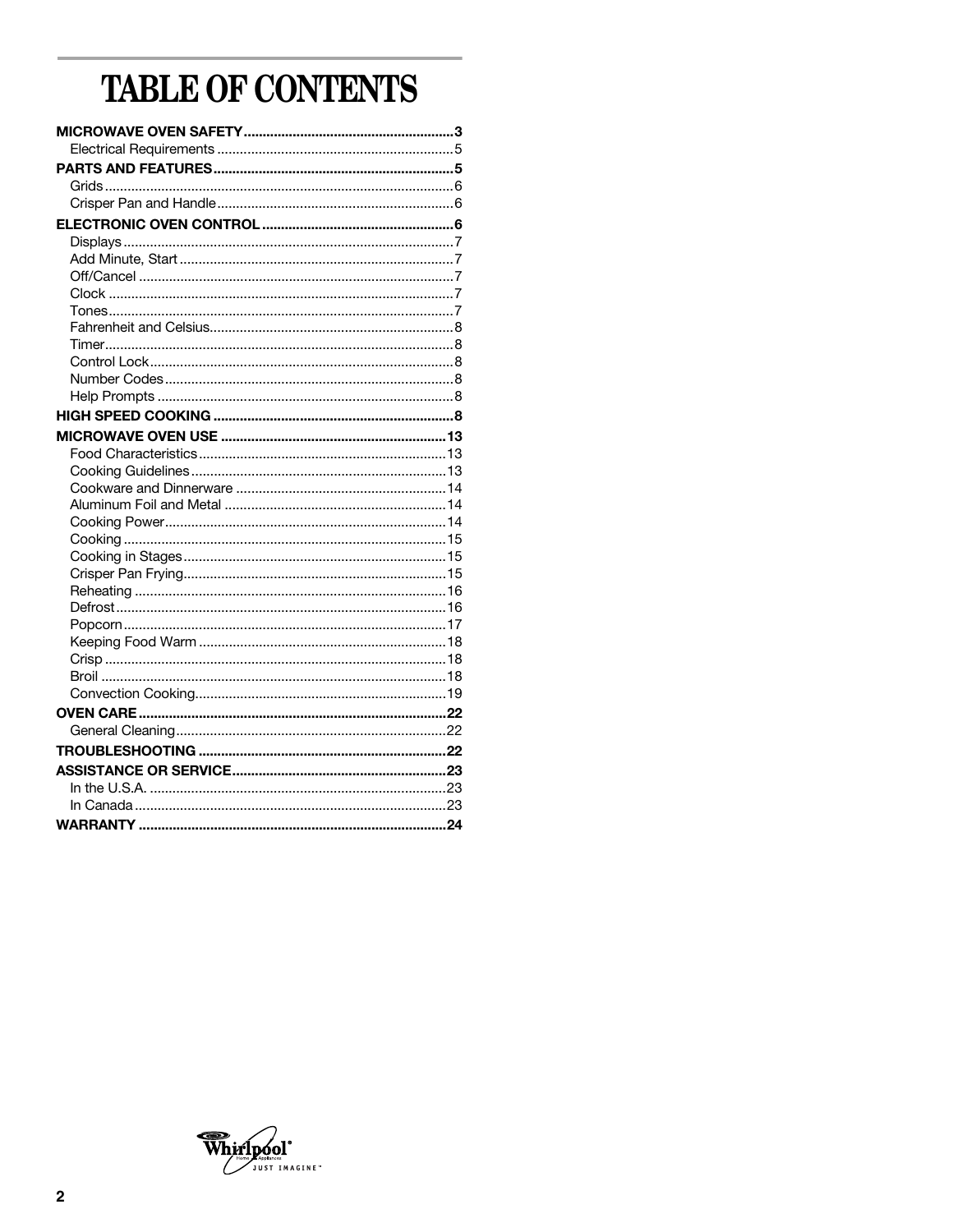# **MICROWAVE OVEN SAFETY**

# **Your safety and the safety of others are very important.**

We have provided many important safety messages in this manual and on your appliance. Always read and obey all safety messages.



This is the safety alert symbol.

This symbol alerts you to potential hazards that can kill or hurt you and others.

All safety messages will follow the safety alert symbol and either the word "DANGER" or "WARNING." These words mean:

# ID) H

# 1 P.Z

# **You can be killed or seriously injured if you don't immediately follow instructions.**

**You can be killed or seriously injured if you don't follow instructions.**

All safety messages will tell you what the potential hazard is, tell you how to reduce the chance of injury, and tell you what can happen if the instructions are not followed.

# **IMPORTANT SAFETY INSTRUCTIONS**

When using electrical appliances basic safety precautions should be followed, including the following:

**WARNING:** To reduce the risk of burns, electric shock, fire, injury to persons, or exposure to excessive microwave energy:

- Read all instructions before using the microwave oven.
- Read and follow the specific "PRECAUTIONS TO AVOID POSSIBLE EXPOSURE TO EXCESSIVE MICROWAVE ENERGY" found in this section.
- The microwave oven must be grounded. Connect only to properly grounded outlet. See "GROUNDING INSTRUCTIONS" found in this section.
- Install or locate the microwave oven only in accordance with the provided Installation Instructions.
- Some products such as whole eggs in the shell and sealed containers – for example, closed glass jars – may explode and should not be heated in the microwave oven.
- Use the microwave oven only for its intended use as described in this manual. Do not use corrosive chemicals or vapors in the microwave oven. This type of oven is specifically designed to heat, cook, or dry food. It is not designed for industrial or laboratory use.
- Oversized foods or oversized metal utensils should not be inserted in the microwave oven as they may create a fire or risk of electric shock.
- Do not clean with metal scouring pads. Pieces can burn off the pad and touch electrical parts involving a risk of electric shock.
- Do not store any materials, other than manufacturer's recommended accessories, in this oven when not in use.
- Do not operate the microwave oven if it has a damaged cord or plug, if it is not working properly, or if it has been damaged or dropped.
- Do not deep fry in oven. Microwavable utensils are not suitable and it is difficult to maintain appropriate deep frying temperatures.
- Do not use paper products when appliance is operated in the "PAN BROWN" mode.
- Do not cover racks or any other part of the oven with metal foil. This will cause overheating of the oven.
- As with any appliance, close supervision is necessary when used by children.
- The microwave oven should be serviced only by qualified service personnel. Contact nearest authorized service company for examination, repair, or adjustment.
- Do not cover or block any openings on the microwave oven.

# **SAVE THESE INSTRUCTIONS**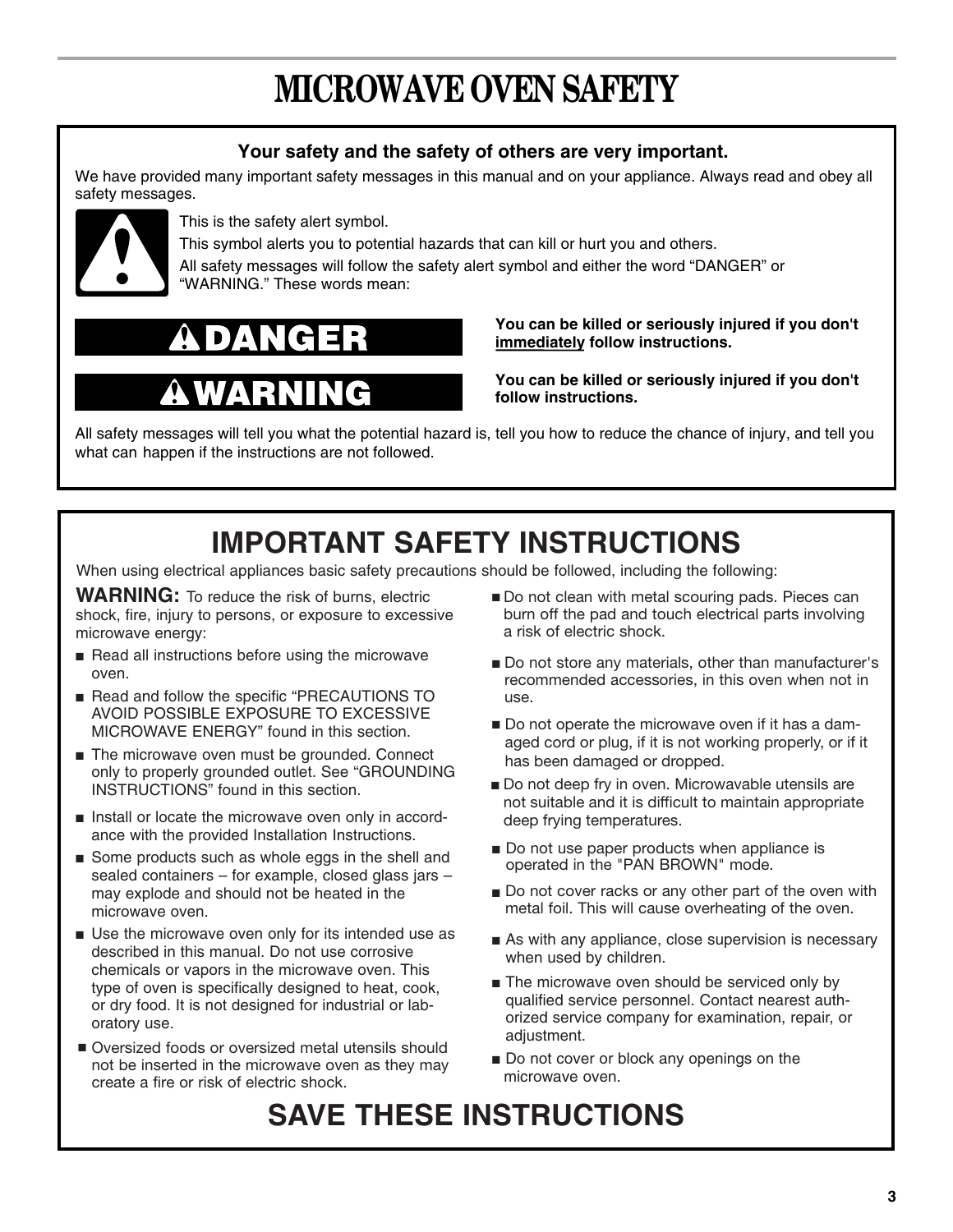# **IMPORTANT SAFETY INSTRUCTIONS**

- Do not store the microwave oven outdoors. Do not use this product near water - for example, near a kitchen sink, in a wet basement, or near a swimming pool, and the like.
- See door surface cleaning instructions in the "Oven Care" section.
- To reduce the risk of fire in the oven cavity:
	- Do not overcook food. Carefully attend the micro wave oven if paper, plastic, or other combustible materials are placed inside the oven to facilitate cooking.
- Remove wire twist-ties from paper or plastic bags before placing bags in oven.
- If materials inside the oven should ignite, keep oven door closed, turn oven off, and disconnect the power cord, or shut off power at the fuse or circuit breaker panel.
- Do not use the cavity for storage purposes. Do not leave paper products, cooking utensils, or food in the cavity when not in use.

# **SAVE THESE INSTRUCTIONS**

# **PRECAUTIONS TO AVOID POSSIBLE EXPOSURE TO EXCESSIVE MICROWAVE ENERGY...**

- **(a)** Do not attempt to operate this oven with the door open since open-door operation can result in harmful exposure to microwave energy. It is important not to defeat or tamper with the safety interlocks.
- **(b)** Do not place any object between the oven front face and the door or allow soil or cleaner residue to accumulate on sealing surfaces.
- **(c)** Do not operate the oven if it is damaged. It is particularly important that the oven door close properly and that there is no damage to the:
	- (1) Door (bent),
	- (2) Hinges and latches (broken or loosened),
	- (3) Door seals and sealing surfaces.
- **(d)** The oven should not be adjusted or repaired by anyone except properly qualified service personnel.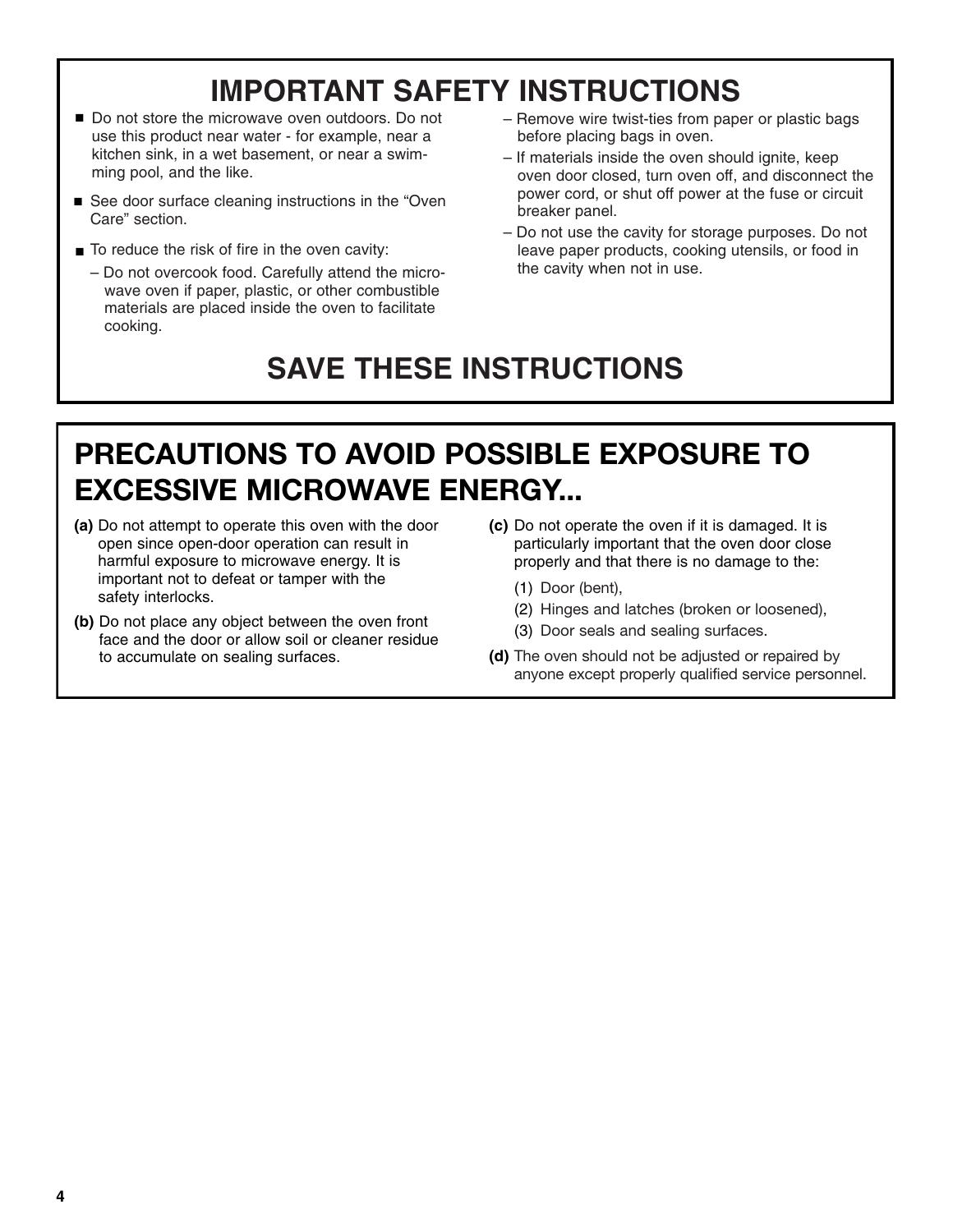# **Electrical Requirements**

The microwave oven is connected to a 110-volt side of the 240 volt circuit required for the lower oven. If the incoming voltage to the microwave oven is less than 110 volts cooking times may be longer. Have a qualified electrician check your electrical system.

# **GROUNDING INSTRUCTIONS**

# ■ **For all cord connected appliances:**

 The microwave oven must be grounded. In the event of an electrical short circuit, grounding reduces the risk of electric shock by providing an escape wire for the electric current. The microwave oven is equipped with a cord having a grounding wire with a grounding plug. The plug must be plugged into an outlet that is properly installed and grounded.

**WARNING:** Improper use of the grounding plug can result in a risk of electric shock. Consult a qualified electrician or serviceman if the grounding instructions are not completely understood, or if doubt exists as to whether the microwave oven is properly grounded.

Do not use an extension cord. If the power supply cord is too short, have a qualified electrician or serviceman install an outlet near the microwave oven.

# ■ **For a permanently connected appliance:**

 This appliance must be connected to a grounded, metallic, permanent wiring system, or an equipment grounding conductor should be run with the circuit conductors and connected to the equipment grounding terminal or lead on the appliance.

# **SAVE THESE INSTRUCTIONS**

# **PARTS AND FEATURES**

This manual covers different models. The oven you have purchased may have some or all of the parts and features listed. The location and appearance of the features shown here may not match your model.



- *1. Light (inaccessible, in ceiling)*
- *2. Convection Element and Fan (hidden behind back panel)*
- *3. Turntable*
- *4. Turntable Support*
- *(under turntable)*
- *5. Metal Shielded Window*
- *6. Door Handle*
- *7. Lower Oven (on combination models, see separate Use and Care Guide)*
- *8. Oven Control*
- *9. Door Safety Lock System*
- *10. Broil Element (hidden in ceiling)*
- *11. Dual Microwave Emission*
- *12. Cooking Guide Labels*

#### *Parts and Features not shown Broiling Grid Convection Grid*

*Crisper Pan and Handle*

This unit must be connected to a 240-volt circuit.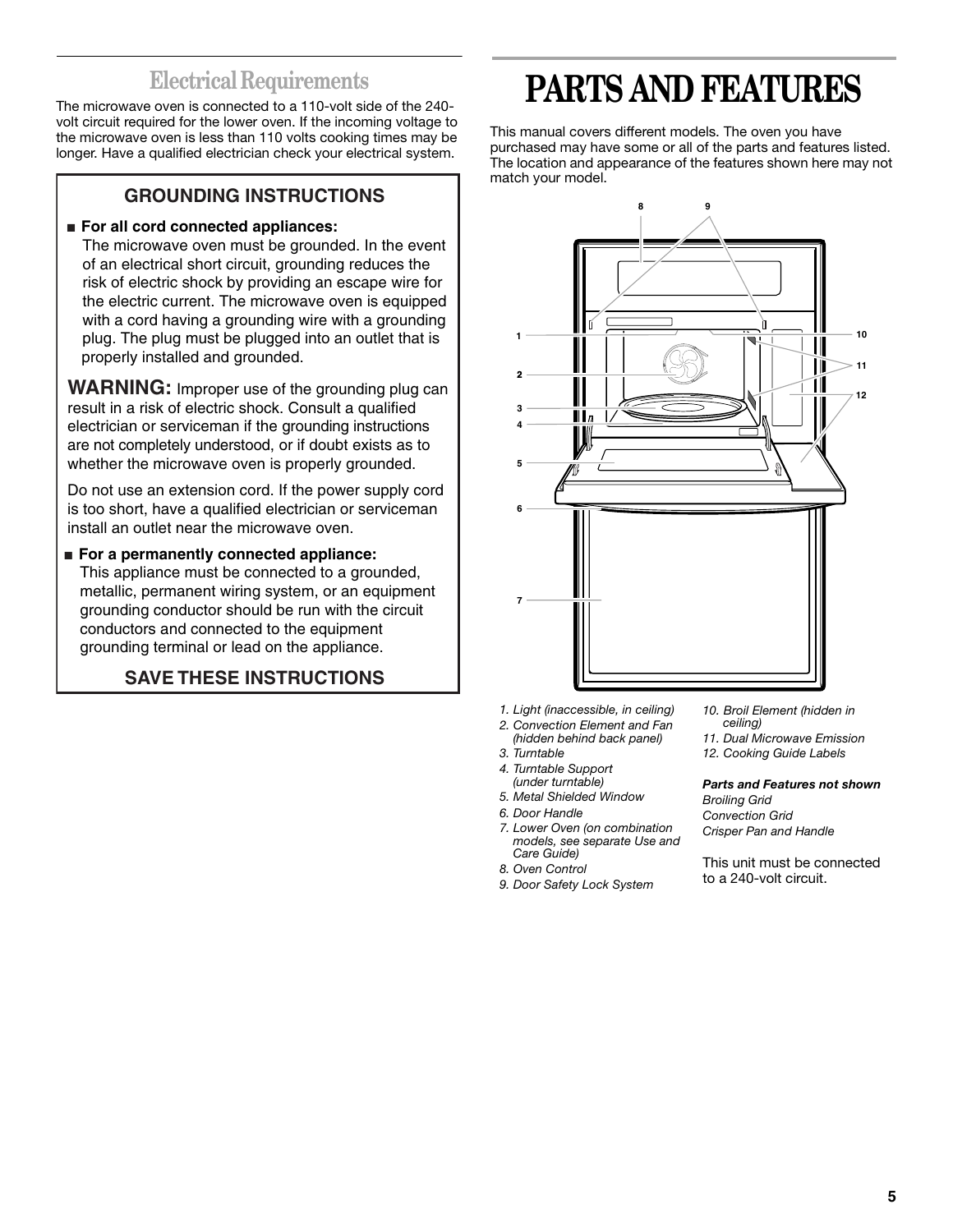# **Grids**

- Grids will become hot. Always use oven mitts or pot holders when handling.
- Never allow the grids to touch the inside cavity walls, ceiling or floor.
- Always use the turntable.
- Never use another metal object with the grids.
- Two level cooking is not recommended.
- See "Assistance or Service" section to reorder.

# **Broiling Grid (long legs)**



The broiling grid places food close to the broil element, making it ideal for fast browning of small amounts of food. Use for Broiling only.

# **Convection Grid (short legs)**



The convection grid provides optimal heat circulation for High Speed Cooking and Convection Cooking.

# **Crisper Pan and Handle**



The crisper pan is ideal for rapidly browning and crisping the bottom of the food, such as cookies and pizza.

The material coating the bottom absorbs microwaves and transfers the heat to the pan and food. The crisper pan reaches 436°F (210°C) in approximately 3 minutes, at which time it stops absorbing microwaves and holds this optimal frying temperature.

- The crisper pan will become hot. Always use the handle and oven mitts or pot holders when handling.
- Never allow the crisper pan or handle to touch the inside cavity walls, ceiling or floor.
- Always use the turntable.
- Never use another metal object with the crisper pan.
- The crisper pan is designed specifically for this oven. Do not use it in any other oven.
- Use only wooden or plastic cooking utensils to help prevent scratches.
- See "Assistance or Service" section to reorder.

# **ELECTRONIC OVEN CONTROL**

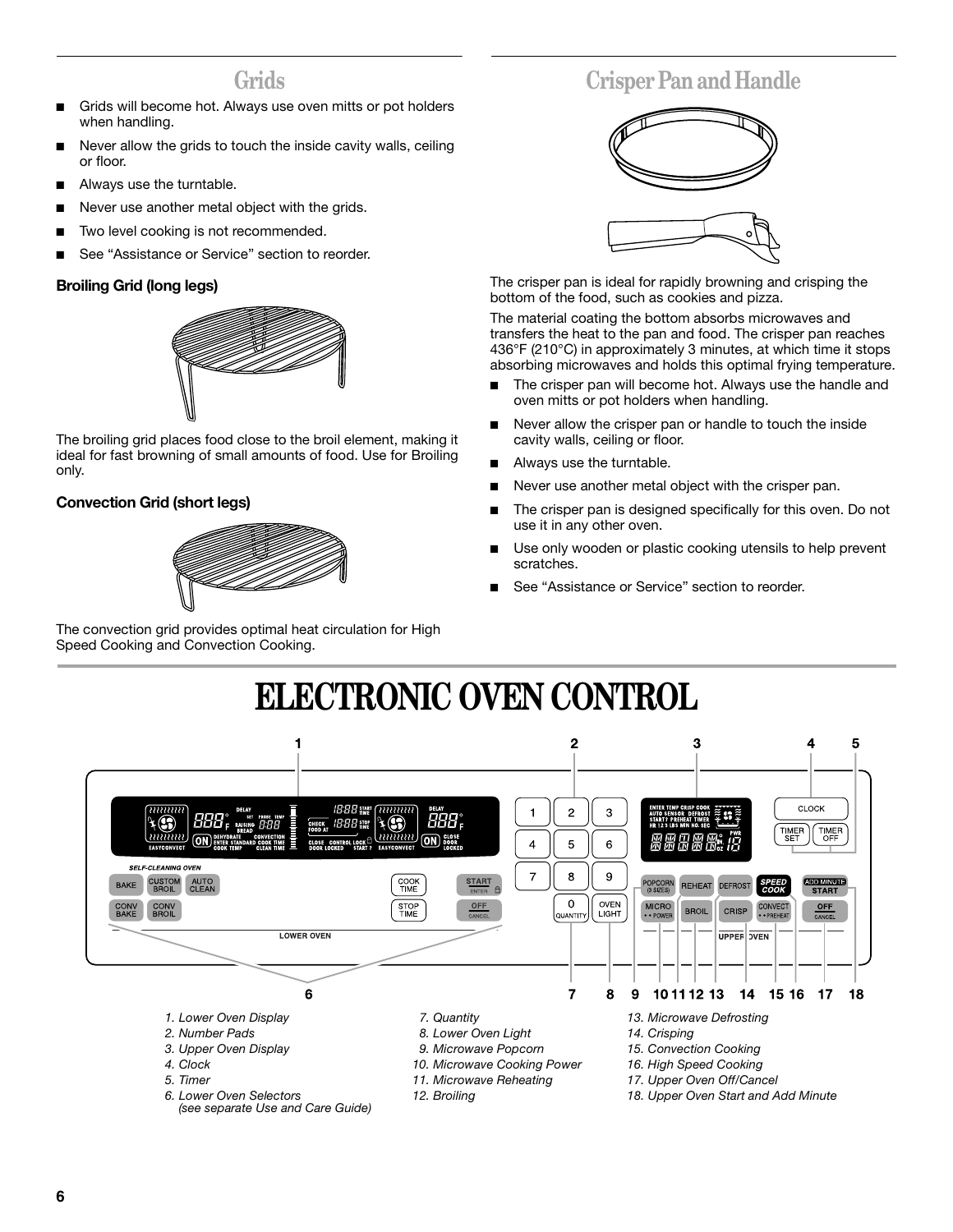# **Displays**

When power is first supplied to the appliance, everything on both displays will light up for 5 seconds. Then, "PF id =  $27$ " or "PF id = 30" will appear on the lower oven display. Touch OFF/CANCEL to clear display.

Any other time "PF id  $= 27$ " or "PF id  $= 30$ " appears, a power failure occurred. Touch OFF/CANCEL and reset the clock if needed.

# **Lower Oven Display**

When the lower oven is in use, this display shows the lower oven temperature, heat source(s) and start time.

During lower oven Timed Cooking, this display also shows a vertical bar and minute time countdown and the stop time (if entered).

If "Err" appears on the display, an invalid pad was touched. Touch OFF/CANCEL and retry your entry.

When the lower oven is not in use, this display is blank.

## **Upper Oven Display**

When the upper oven is in use, this display shows the upper oven heat source(s), cooking power, quantities, weights and/or help prompts.

If "RETRY" flashes on the display for one second, an invalid pad was touched. Retry your entry.

When the upper oven is not in use, this display shows the time of day or Timer countdown.

# **Add Minute, Start**

## **Starting**

The ADD MINUTE START pad begins any upper oven function except the Timer. If not touched within 5 seconds after touching a pad, "START?" will appear on the upper oven display as a reminder. If not touched within 5 minutes after touching a pad, the oven display will return to the time of day mode and the programmed function will be canceled. If cooking is interrupted, touching ADD MINUTE START will resume the preset cycle.

## **Adding Minutes**

During High Speed Cooking, Crisping and Broiling, touching ADD MINUTE START while the oven is operating will add cook time in one minute increments.

During Microwave Cooking, touching ADD MINUTE START while the oven is operating, or at the end of a cycle, will add cook time at 100% cook power in one minute increments.

During Convection Cooking, touching ADD MINUTE START will not add minutes.

# **Off/Cancel**

The upper oven OFF/CANCEL pad stops any upper oven function except for the Clock, Timer and Control Lock.

The oven will also turn off when the door is opened. When the door is opened, the element(s) and fan will turn off, but the upper oven light will remain on. Close the door and touch ADD MINUTE START to resume the cycle.

# **Clock**

This is a 12-hour clock and does not show a.m. or p.m.

# **To Set:**

Before setting, make sure the ovens, Timer and Timed Cooking are off.

- **1.** Touch CLOCK.
- **2.** Touch the number pads to set the time of day.
- **3.** Touch CLOCK, START/ENTER or ADD MINUTE START.

**To remove the time of day from the display:** Touch and hold CLOCK for 5 seconds.

**To return the time of day to the display:** Touch CLOCK. The time should not have to be reset.

# **Tones**

Tones are audible signals, indicating the following:

## **One tone**

- Valid pad touch
- Oven is preheated
- Function has been entered

### **Three tones**

■ Invalid pad touch

## **Four tones**

- End-of-cycle
- Reminder, repeating each minute after the end-of-cycle tones

## **All Tones**

All of the above tones are preset on, but can be turned off.

**To Turn Off/On:** Touch and hold STOP TIME for 5 seconds. A tone will sound and "Snd oFF" will appear on the lower oven display for 3 seconds. Repeat to change back to "Snd on."

## **Tone Volume**

The volume is preset at high, but can be changed to low. **To Change:** Touch and hold the number pad "7" for 5 seconds. A tone will sound and "Snd Lo" will appear on the lower oven display for 3 seconds. Repeat to change back to "Snd HI."

### **REMINDER TONES**

The Timer and Timed Cooking reminder tones are preset on, but can be turned off. Reminder tones do not include end-of-cycle tones. If "All Tones" have been turned off, the reminder tones cannot be independently turned on.

## **Timer**

**To Turn Tones Off/On:** Touch and hold TIMER SET until a tone sounds. Repeat to turn back on.

# **Timed Cooking**

**To Turn Tones Off/On:** Touch and hold COOK TIME until a tone sounds and the lower oven display returns to inactive mode (blank). Repeat to turn back on.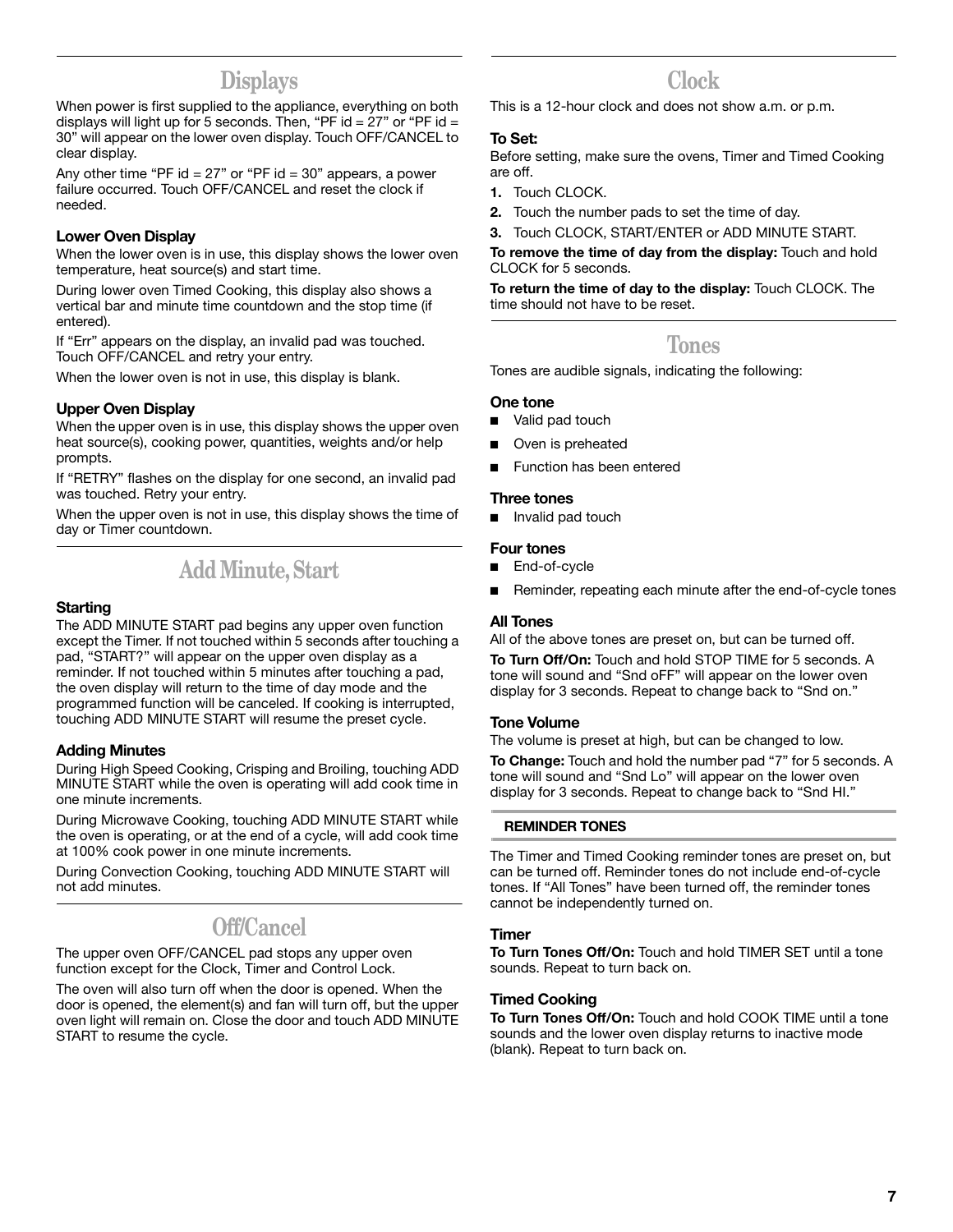# **Fahrenheit and Celsius**

The temperature is preset at Fahrenheit, but can be changed to Celsius.

**To Change:** Touch and hold CUSTOM BROIL for 5 seconds. A tone will sound and "C" will appear on the display. Repeat to change back to Fahrenheit. To remove, touch UPPER OFF, LOWER OFF or OFF/CANCEL.

# **Timer**

The Timer can be set in minutes and seconds or hours and minutes, and counts down the set time. The Timer does not start or stop the oven.

# **To Set:**

**1.** Touch TIMER SET.

Touch again to switch between MIN/SEC and HR/MIN.

If no action is taken after one minute, the upper oven display will return to the time of day mode.

- **2.** Touch the number pads to set length of time.
- **3.** Touch TIMER SET or ADD MINUTE START.

If not touched within 5 seconds, the display will return to the time of day mode and the programmed function will be canceled.

When the set time ends, if enabled, end-of-cycle tones will sound, then reminder tones will sound every minute.

**4.** Touch TIMER OFF anytime to cancel the Timer and/or stop reminder tones.

Remember, touching the Off/Cancel pads will turn the respective oven off.

The time can be reset during the countdown by repeating the above steps.

# **Control Lock**

The Control Lock shuts down the control panel pads to prevent unintended use of the ovens.

When the control is locked, only the CLOCK, TIMER SET and TIMER OFF pads will function.

The Control Lock is preset unlocked, but can be locked.

**To Lock/Unlock Control:** Before locking, make sure the ovens, Timer and Timed Cooking are off. Touch and hold START/ENTER until 3 tones sound and "CONTROL LOCK" and a picture of a lock appear on the lower oven display, about 3 seconds. Repeat to unlock and remove "CONTROL LOCK" from display.

# **Number Codes**

The oven is preset with shortcut number codes for High Speed and Microwave Cooking. A number code includes one or more of the following; cooking power, cook time and food quantity or weight. See the code charts in the "High Speed Cooking," "Reheating," "Defrosting" and "Popcorn" sections for additional information.

# **Help Prompts**

Help prompts are visible messages that appear on the upper oven display on combination oven models or the display on single oven models. Only Crisping and Broiling help prompts can be turned off.

Before turning help prompts on/off, the oven(s), Timer and, on combination oven models, the lower oven Timed Cooking must be off.

**To Turn Off/On:** Touch and hold the number pad "2" for 5 seconds. A tone will sound and either "HELP OFF" or "HELP ON" will flash on the upper oven display on combination oven models or the display on single oven models for 3 seconds. Repeat for desired option.

# **HIGH SPEED COOKING**



*1. Broil element*

- *2. Convection element and fan*
- *3. Dual microwave emission*

High Speed Cooking uses the broil element, convection element and fan and microwaves. All cycle on and off in intervals.

- Bakeware and the interior oven surfaces, including the door, will become hot.
- Always use an instant read meat thermometer to determine doneness of meat and poultry.
- Use non-metallic, oven proof glass, ceramic or plastic approved for conventional oven use.
- Covers are not necessary unless recommended in recipe. If recommended, use a casserole dish and its lid for optimal results.
- Do not use covers or containers made of foil, paper, waxed paper or plastic not recommended for use in a conventional oven.
- When roasting, meats and poultry will spatter. Plastic oven bags designed for conventional oven use can be used for easier cleanup. Follow manufacturer's recommendations.
- When using the crisper pan or convection grid, place them directly on the turntable.
- Select tender cuts of meat for optimal cooking results.
- Arrange pieces of food in a single layer on the crisper pan or baking dish.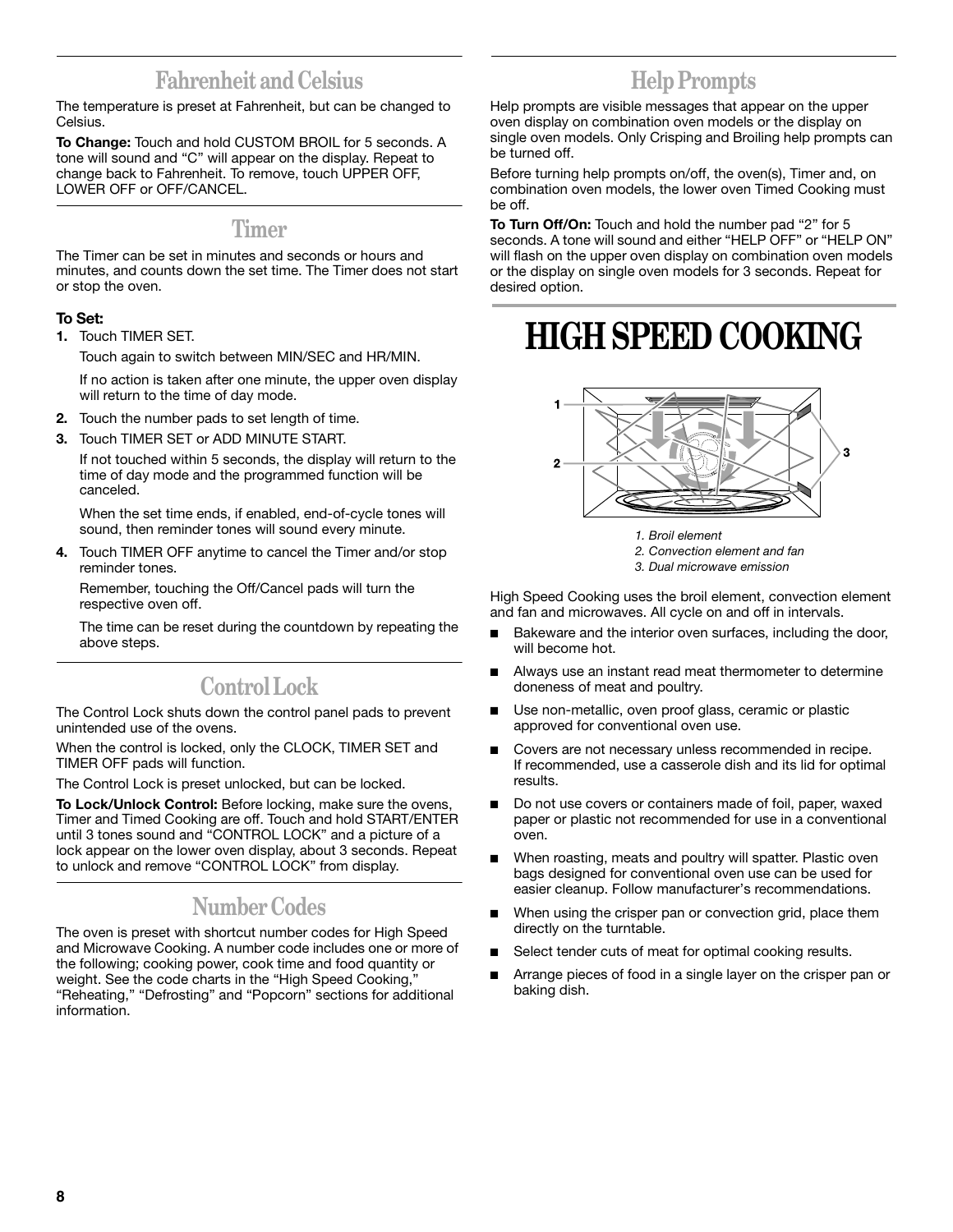# **To Use:**

Before High Speed Cooking, put food in the oven and close the door. Preheating is not necessary.

- **1.** Touch SPEED COOK.
- **2.** Touch the number pads to enter the food code from the chart. If "WGT" or "QTY" appears on the upper oven display,

touch the number pads to enter the quantity or weight from the chart or touch 0 QUANTITY to increase the weight in increments from the chart.

**3.** Touch ADD MINUTE START or wait 5 seconds for oven to turn on automatically.

The upper oven display will countdown the cook time.

When the cycle ends, "End" will appear in the upper oven display. If enabled, end-of-cycle tones will sound, then reminder tones will sound every minute.

**4.** Touch upper oven OFF/CANCEL or open the upper oven door when finished to clear the upper oven display.

# **HIGH SPEED COOKING CHART**

Preset cooking times have been carefully determined, however individual tastes vary. If cooking results are not desirable after the cycle is over, code number 69 will add two additional minutes of cook time. It can be used multiple times. Also, check the food a few minutes before the cycle ends to help avoid overcooking.

#### **FOOD CODE QUANTITY OR WEIGHT/ INSTRUCTIONS**

### **BISCUITS AND ROLLS**

| Biscuits,<br>Large,<br>Refrigerated       | 60 | $5$ or $8$<br>Arrange on crisper pan. Place on<br>turntable.                                                                                           |
|-------------------------------------------|----|--------------------------------------------------------------------------------------------------------------------------------------------------------|
| Biscuits,<br>Small,<br>Refrigerated       | 59 | 6 or 12<br>Arrange on crisper pan. Place on<br>turntable.                                                                                              |
| Cinnamon<br>Rolls, Large,<br>Refrigerated | 62 | No quantity entry required.<br>Arrange on crisper pan. Place on<br>turntable.                                                                          |
| Cinnamon<br>Rolls, Small,<br>Refrigerated | 61 | 5 or 8<br>Arrange on crisper pan. Place on<br>turntable.                                                                                               |
| Orange<br>Sweet Rolls,<br>Refrigerated    | 63 | No quantity entry required.<br>Arrange on crisper pan. Place on<br>turntable.                                                                          |
| <b>CASSEROLES</b>                         |    |                                                                                                                                                        |
| Casserole,<br>Freshly<br>Made             | 27 | 4-10 cups (1-2.5 L) in 1 cup (250<br>mL) increments<br>Place in casserole dish. Place<br>convection grid on turntable, then<br>casserole dish on grid. |
| Entrée,<br>Frozen                         | 29 | 10-45 oz (283 g-1.3 kg) in .5 oz (14<br>g) increments<br>Loosen plastic film covering. Place<br>convection grid on turntable, then<br>entrée on arid.  |

| FOOD                                 | CODE | <b>QUANTITY OR WEIGHT/</b><br><b>INSTRUCTIONS</b>                                                                                                                                         |
|--------------------------------------|------|-------------------------------------------------------------------------------------------------------------------------------------------------------------------------------------------|
| Lasagna,<br>Freshly<br>Made          | 28   | No quantity entry required.<br>Use recipe that makes about 8 cups<br>(2 L) and an 11x7 in. (28x18 cm)<br>baking dish. Place convection grid<br>on turntable, then baking dish on<br>grid. |
| <b>CONVENIENCE FOODS, FROZEN</b>     |      |                                                                                                                                                                                           |
| Chicken                              | 54   | 5 to 20 pieces                                                                                                                                                                            |
| <b>Breast</b><br>Tenders             |      | Arrange on crisper pan. Place on<br>turntable.                                                                                                                                            |
| Chicken                              | 55   | 6 to 26 pieces                                                                                                                                                                            |
| <b>Nuggets</b>                       |      | Arrange on crisper pan. Place on<br>turntable.                                                                                                                                            |
| Chicken<br>Wings,                    | 49   | .5-1.5 lbs (227-680 g) in .25 lb (113<br>g) increments)                                                                                                                                   |
| <b>Buffalo Hot</b>                   |      | Place in baking dish. Place<br>convection grid on turntable, then<br>baking dish on grid.                                                                                                 |
| Dinners                              | 43   | 6.5-16.5 oz (184-468 g) in .5 oz (14<br>g) increments                                                                                                                                     |
|                                      |      | Follow package instructions for<br>venting of plastic film. Place<br>convection grid on turntable, then<br>dinner on grid.                                                                |
| Egg Rolls                            | 47   | 1 to 8 pieces, 3 oz (85 g) each<br>Place egg rolls directly on<br>convection grid, then grid on<br>turntable.                                                                             |
| Egg Rolls,<br>Mini                   | 48   | 6 to 24 pieces<br>Place egg rolls on crisper pan and<br>crisper pan on turntable.                                                                                                         |
| Entrée                               | 29   | 10-45 oz (283 g-1.3 kg) in .5 oz (14<br>g) increments<br>Loosen plastic film covering. Place<br>convection grid on turntable, then<br>entrée on grid.                                     |
| Fish<br>Portions,<br><b>Battered</b> | 41   | 2 to 8 pieces, about 2 oz (57 g) each<br>Arrange on crisper pan. Place on<br>turntable.                                                                                                   |
| Fish Sticks,                         | 42   | No quantity entry required.                                                                                                                                                               |
| <b>Breaded</b>                       |      | Use 4 to 18 pieces. Arrange on<br>crisper pan. Place on turntable.                                                                                                                        |
| <b>French Fries</b>                  | 44   | 3-12 oz (85-340 g) in 1 oz (28 g)<br>increments                                                                                                                                           |
|                                      |      | Arrange on crisper pan. Place on<br>turntable.                                                                                                                                            |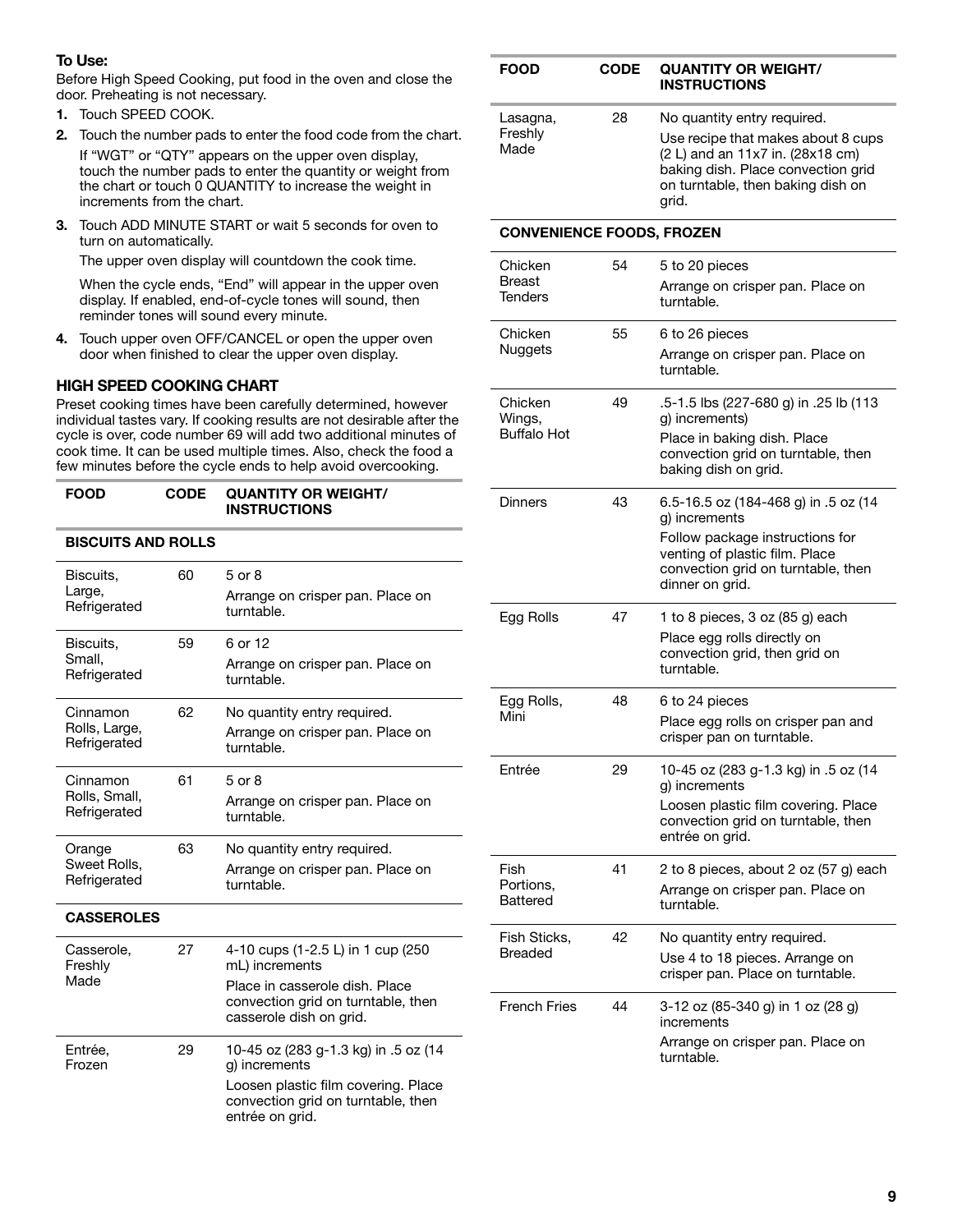| <b>FOOD</b>              | <b>CODE</b> | <b>QUANTITY OR WEIGHT/</b><br><b>INSTRUCTIONS</b>                                                                                            | <b>FOOD</b>                    | <b>CODE</b> | <b>QUANTITY OR WEIGHT/</b><br><b>INSTRUCTIONS</b>                                                                                                                                                        |
|--------------------------|-------------|----------------------------------------------------------------------------------------------------------------------------------------------|--------------------------------|-------------|----------------------------------------------------------------------------------------------------------------------------------------------------------------------------------------------------------|
| <b>Onion Rings</b>       | 57          | 4-16 oz (113-454 g) in 1 oz (28 g)<br>increments<br>Arrange on crisper pan. Place on<br>turntable.                                           | <b>Fruit Crisp</b>             | 38          | 2 or 3 qts. (2 or 3 L)<br>Place in baking dish. Place<br>convection grid on turntable, then<br>baking dish on grid.                                                                                      |
| Pizza                    | 40          | 6, 9 and 12 in. (15, 23 and 30 cm)<br>diameter                                                                                               | <b>MEATS</b>                   |             |                                                                                                                                                                                                          |
|                          |             | Arrange on crisper pan. Place on<br>turntable.                                                                                               | <b>Beef</b>                    |             |                                                                                                                                                                                                          |
| Pizza Rolls,<br>Mini     | 53          | 6 to 24 pieces<br>Arrange on crisper pan. Place on<br>turntable.                                                                             | Beef Roast,<br><b>Boneless</b> | 16          | 1.5-5 lbs (680-907 g) in .1 lb (45 g)<br>increments<br>Shake 1 T (15 mL) of flour in oven<br>bag. Put roast in bag and close with<br>plastic tie. Cut 6 small slits in top of                            |
| Potato<br><b>Nuggets</b> | 46          | 3-12 oz (85-340 g) in 1 oz (28 g)<br>increments<br>Arrange on crisper pan. Place on                                                          |                                |             | bag. Place in baking dish. Place<br>convection grid on turntable, then<br>baking dish on grid.                                                                                                           |
| Potato<br>Wedges         | 45          | turntable.<br>3-12 oz (85-340 g) in 1 oz (28 g)<br>increments<br>Arrange on crisper pan. Place on<br>turntable.                              | Meatballs                      | 20          | No quantity entry required.<br>Shape meat mixture into 20, 11/2 in.<br>(4 cm) meatballs. Place in baking<br>dish. Place convection grid on<br>turntable, then baking dish on grid.                       |
| <b>DESSERTS</b>          |             |                                                                                                                                              | Meat Loaf                      | 18          | 1.5-2 lbs (680-907 g) of meat in .25<br>Ib (113 g) increments                                                                                                                                            |
| Baked<br>Apples          | 37          | 2 to 8 pieces<br>Place in baking dish. Place<br>convection grid on turntable, then<br>baking dish on grid.                                   |                                |             | Place meat loaf in a glass baking<br>dish. Small in a 8.5x 4.5 in. (21.5x11<br>cm) dish. Large in a 9x5 in. (23x13<br>cm) dish. Place convection grid on<br>turntable, then baking dish on grid.         |
| <b>Bread</b><br>Pudding  | 39          | No quantity entry required.<br>Place in 2 qt. (2 L) casserole dish.<br>Place convection grid on turntable,<br>then baking dish on grid.      | Meat Loaf<br>and 6<br>Potatoes | 19          | No quantity entry required.<br>Place meat loaf made with 11/2 lbs<br>(680 g) of meat in an 8.5x4.5 in.<br>(21.5x11 cm) baking dish. Place                                                                |
| <b>Brownies</b>          | 51          | No quantity entry required.<br>Use amount of batter for a 9x13 in.<br>(23x33 cm) dish. Spray crisper pan<br>with nonstick cooking spray and  |                                |             | convection grid on turntable, then<br>baking dish on grid. Prick skins of<br>potatoes and arrange on grid<br>around the meat loaf dish.                                                                  |
|                          |             | dust with dry bread crumbs. Spread<br>batter into crisper pan. Place crisper<br>pan on turntable.                                            | Swiss Steak                    | 17          | 1-2 lbs (454 g-1 kg) in .25 lb (113 g)<br>increments<br>Follow recipe instructions, browning                                                                                                             |
| Cake                     | 50          | No quantity entry required.<br>Use amount of batter for a 9x13 in.<br>(23x33 cm) dish. Spray crisper pan<br>with nonstick cooking spray and  |                                |             | meat in a skillet. Place meat in<br>baking dish. Add other recipe<br>ingredients to dish. Place<br>convection grid on turntable, then<br>baking dish on grid.                                            |
|                          |             | dust with dry bread crumbs. Spread<br>batter into crisper pan. Place crisper<br>pan on turntable.                                            | Lamb                           |             |                                                                                                                                                                                                          |
| Cookies,                 | 64          | No quantity entry required.                                                                                                                  | Leg of<br>Lamb,                | 26          | 1-2.5 lbs (454 g-1 kg) in .1 lb (45 g)<br>increments                                                                                                                                                     |
| Refrigerated<br>Dough    |             | Drop rounded teaspoonful (5 mL) of<br>cookie dough on crisper pan. Pan<br>will hold 12 cookies at a time. Place<br>crisper pan on turntable. | <b>Boneless</b>                |             | Shake 1 T (15 mL) of flour in oven<br>bag. Put leg of lamb in bag and<br>close with plastic tie. Cut 6 small<br>slits in top of bag. Place convection<br>grid on turntable, then baking dish<br>on grid. |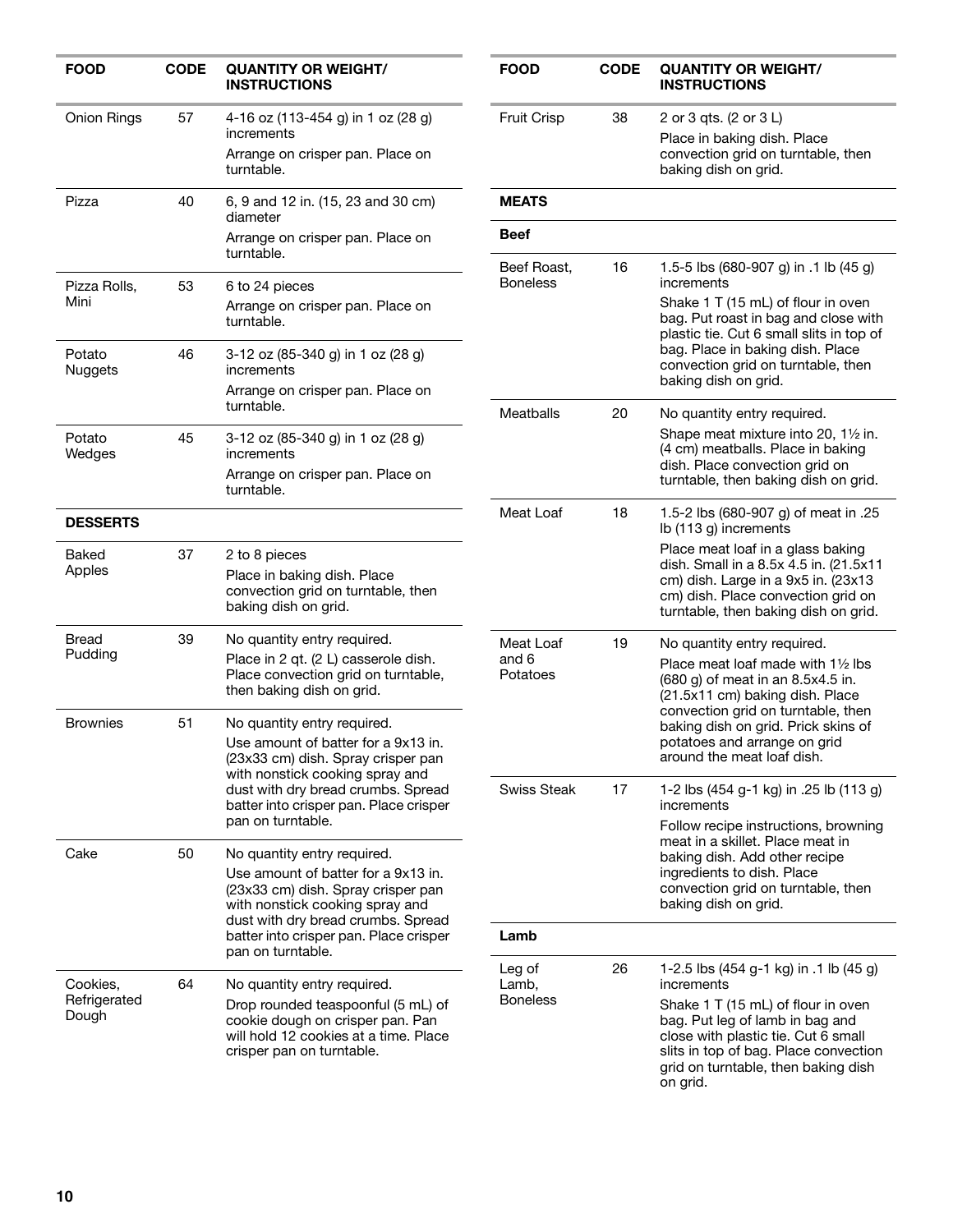| <b>FOOD</b>                                                     | <b>CODE</b> | <b>QUANTITY OR WEIGHT/</b><br><b>INSTRUCTIONS</b>                                                                                                                                                                                                                                                                      |
|-----------------------------------------------------------------|-------------|------------------------------------------------------------------------------------------------------------------------------------------------------------------------------------------------------------------------------------------------------------------------------------------------------------------------|
| Pork                                                            |             |                                                                                                                                                                                                                                                                                                                        |
| Ham, Fully<br>Cooked.<br><b>Boneless</b>                        | 25          | 1-4.5 lbs (454 g-2 kg) in .1 lb (45 g)<br>increments<br>Shake 1 T (15 mL) of flour in oven<br>bag. Put ham and $\frac{1}{2}$ cup (125 mL)<br>water in bag. Close with plastic tie<br>and cut 6 small slits in top of bag.<br>Place in baking dish. Place<br>convection grid on turntable, then<br>baking dish on grid. |
| Pork Chops,<br>Bone-in,<br>3/ <sub>4</sub> in. (2 cm)<br>thick  | 23          | .4-1.5 lbs (181-680 g) in .1 lb (45 g)<br>increments<br>Place in baking dish. Place<br>convection grid on turntable, then<br>baking dish on grid.                                                                                                                                                                      |
| Pork Chops,<br>Boneless,<br>3/ <sub>4</sub> in. (2 cm)<br>thick | 24          | .3-1.6 lbs (136 g-2 kg) in .1 lb (45 g)<br>increments<br>Place in baking dish. Place<br>convection grid on turntable, then<br>baking dish on grid.                                                                                                                                                                     |
| Pork Roast,<br>Bone-in                                          | 21          | 2.5-4.5 lbs (1-2 kg) in .1 lb (45 g)<br>increments<br>Shake 1 T (15 mL) of flour in oven<br>bag. Put pork roast in bag and close<br>with plastic tie. Cut 6 small slits in<br>top of bag. Place in baking dish.<br>Place convection grid on turntable,<br>then baking dish on grid.                                    |
| Pork Roast,<br>Boneless                                         | 22          | 1-5 lbs (454 g-2 kg) in .1 lb (45 g)<br>increments<br>Shake 1 T (15 mL) of flour in oven<br>bag. Put pork roast in bag and close<br>with plastic tie. Cut 6 small slits in<br>top of bag. Place in baking dish.<br>Place convection grid on turntable,<br>then baking dish on grid.                                    |
| <b>POULTRY</b>                                                  |             |                                                                                                                                                                                                                                                                                                                        |
| Chicken<br>Breasts,<br>Boneless,<br>Skinless                    | 12          | .2-2 lbs (91-907 g) in .1 lb (45 g)<br>increments<br>Place in baking dish. Place<br>convection grid on turntable, then<br>baking dish on grid.                                                                                                                                                                         |
| Chicken<br>Breast<br>Tenders,<br>Frozen                         | 54          | 5 to 20 pieces<br>Arrange on crisper pan. Place on<br>turntable.                                                                                                                                                                                                                                                       |
| Chicken<br>Nuggets,<br>Frozen                                   | 55          | 6 to 26 pieces<br>Arrange on crisper pan. Place on<br>turntable.                                                                                                                                                                                                                                                       |
| Chicken<br>Pieces,<br>Bone-in,<br>with Skin                     | 11          | .5-2 lbs (227-907 g) in .1 lb (45 g)<br>increments<br>Place in baking dish. Place<br>convection grid on turntable, then<br>baking dish on grid.                                                                                                                                                                        |

| <b>FOOD</b>                                                              | <b>CODE</b> | <b>QUANTITY OR WEIGHT/</b><br><b>INSTRUCTIONS</b>                                                                                                                                                                                                                                                                  |
|--------------------------------------------------------------------------|-------------|--------------------------------------------------------------------------------------------------------------------------------------------------------------------------------------------------------------------------------------------------------------------------------------------------------------------|
| Chicken<br>Wings,<br>Buffalo Hot,<br>Frozen                              | 49          | .5-1.5 lbs (227-680 g) in .25 lb<br>(113 g) increments<br>Place in baking dish. Place<br>convection grid on turntable, then<br>baking dish on grid.                                                                                                                                                                |
| Chicken,<br>Whole                                                        | 10          | 3-5.5 lbs (1.3-2.5 kg) in .1 lb (45 g)<br>increments<br>Shake 1 T (15 mL) of flour in oven<br>bag. Put chicken in bag and close                                                                                                                                                                                    |
|                                                                          |             | with plastic tie. Cut 6 small slits in<br>top of bag. Place in baking dish.<br>Place convection grid on turntable,<br>then baking dish on grid.                                                                                                                                                                    |
| Cornish<br>Hens                                                          | 15          | 1.5-4.5 lbs (680 g-2 kg) in .1 lb (45 g)<br>increments                                                                                                                                                                                                                                                             |
|                                                                          |             | Shake 1 T (15 mL) of flour in oven<br>bag. Put hen(s) in bag and close<br>with plastic tie. Cut 6 small slits in<br>top of bag. Place in baking dish.<br>Place convection grid on turntable<br>and baking dish on grid.                                                                                            |
| Turkey<br>Breast,<br>Bone-in                                             | 14          | 2-6.5 lbs (907 g-3 kg) in .1 lb (45 g)<br>increments                                                                                                                                                                                                                                                               |
|                                                                          |             | Shake 1 T (15 mL) of flour in oven<br>bag. Put breast in bag and close<br>with plastic tie. Cut 6 small slits in<br>top of bag. Place in baking dish.<br>Place convection grid on turntable,<br>then baking dish on grid. If too tall,<br>do not use grid.                                                         |
| Turkey,<br>Whole,<br>Unstuffed                                           | 13          | 10-12 lbs (4.5-5.5 kg) in .1 lb (45 g)<br>increments<br>Shake 1 T (15 mL) of flour in oven<br>bag. Put turkey in bag and close<br>with plastic tie. Cut 6 small slits in<br>top of bag. Place in baking dish.<br>Place convection grid on turntable,<br>then baking dish on grid. If too tall,<br>do not use grid. |
| <b>SEAFOOD</b>                                                           |             |                                                                                                                                                                                                                                                                                                                    |
| Fish Fillets,<br>3⁄4 in. (2 cm)                                          | 67          | .4-1.2 lbs (181-544 g) in .1 lb (45 g)<br>increments                                                                                                                                                                                                                                                               |
| thick                                                                    |             | Spray crisper pan with nonstick<br>cooking spray. Place fish on crisper<br>pan and crisper pan on turntable.                                                                                                                                                                                                       |
| Fish<br>Portions,<br>Battered,<br>Frozen,<br>about 2 oz<br>$(57 g)$ each | 41          | 2 to 8 pieces<br>Arrange on crisper pan. Place on<br>turntable.                                                                                                                                                                                                                                                    |
| Fish Steaks,<br>1 in. (2.5 cm)                                           | 68          | .3-1.3 lbs (136-590 g) in .1 lb (45 g)<br>increments                                                                                                                                                                                                                                                               |
| thick                                                                    |             | Spray crisper pan with nonstick<br>cooking spray. Place fish on crisper<br>pan and crisper pan on turntable.                                                                                                                                                                                                       |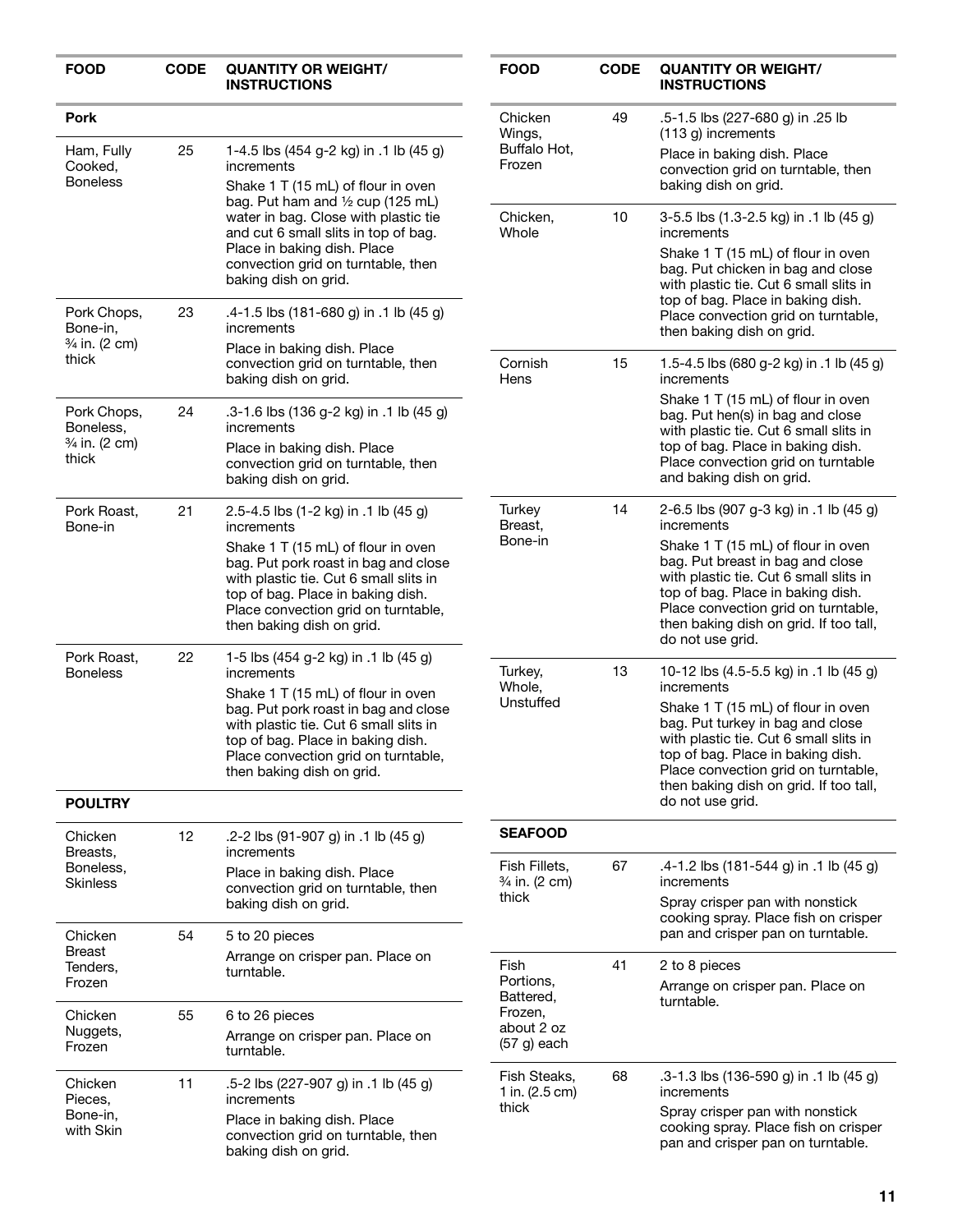| <b>FOOD</b>                                     | <b>CODE</b> | <b>QUANTITY OR WEIGHT/</b><br><b>INSTRUCTIONS</b>                                                                                                                                                                                                                                                                | <b>FOOD</b>                                                                                            | <b>CODE</b> | <b>QUANTITY OR WEIGHT/</b><br><b>INSTRUCTIONS</b>                                                                                                                  |
|-------------------------------------------------|-------------|------------------------------------------------------------------------------------------------------------------------------------------------------------------------------------------------------------------------------------------------------------------------------------------------------------------|--------------------------------------------------------------------------------------------------------|-------------|--------------------------------------------------------------------------------------------------------------------------------------------------------------------|
| Fish Sticks,<br>Breaded,                        | 42          | No quantity entry required.<br>Use 4 to 18 pieces. Arrange on                                                                                                                                                                                                                                                    | Potato<br>Wedges,                                                                                      | 45          | 3-12 oz (85-340 g) in 1 oz (28 g)<br>increments                                                                                                                    |
| Frozen                                          |             | crisper pan. Place on turntable.                                                                                                                                                                                                                                                                                 | Frozen                                                                                                 |             | Arrange on crisper pan. Place on<br>turntable.                                                                                                                     |
| Shrimp,<br>Raw,<br>Shelled                      | 52          | .25 lb (113-454 g) in .25 lb<br>(113 g) increments<br>Spray crisper pan with nonstick<br>cooking spray. Place shrimp on<br>crisper pan and crisper pan on<br>turntable.                                                                                                                                          | Roasted<br>Potatoes.<br>Coating Mix,<br>$3\frac{1}{2}$ cups<br>$(875 \text{ mL})$<br>cubed<br>potatoes | 34          | No quantity entry required.<br>Follow coating mix package<br>directions. Place in baking dish.<br>Place convection grid on turntable,<br>then baking dish on grid. |
| <b>VEGETABLES</b>                               |             |                                                                                                                                                                                                                                                                                                                  |                                                                                                        |             |                                                                                                                                                                    |
| Baked<br>Potatoes,<br>Large, White              | 30          | 1 to 8 potatoes<br>Pierce skins. Place on convection<br>grid and grid on turntable.                                                                                                                                                                                                                              | Roasted<br>Vegetables                                                                                  | 36          | 2-8 cups (500 mL-2 L) in 1 cup<br>(250 mL) increments<br>Cut fresh vegetables in bite-size<br>pieces. Toss with olive or cooking oil                               |
| Baked<br>Potatoes,<br>Small-                    | 31          | 1 to 8 potatoes<br>Pierce skins. Place on convection<br>grid and grid on turntable.                                                                                                                                                                                                                              |                                                                                                        |             | and seasonings. Place in baking<br>dish. Place convection grid on<br>turntable, then baking dish on grid.                                                          |
| Medium,<br>White                                |             |                                                                                                                                                                                                                                                                                                                  | <b>MISCELLANEOUS</b>                                                                                   |             |                                                                                                                                                                    |
| Baked                                           | 32          | 1 to 6 potatoes                                                                                                                                                                                                                                                                                                  | Cook 2<br>minutes                                                                                      | 69          | No quantity entry required.                                                                                                                                        |
| Sweet<br>Potatoes,<br>Large                     |             | Cut off thin, dried ends. Pierce<br>skins. Place on convection grid and<br>grid on turntable.                                                                                                                                                                                                                    | longer                                                                                                 |             | Gives 2 more minutes of cooking<br>time. Use this code to finish cooking<br>foods not done to your liking. May<br>be used more than once.                          |
| Baked<br>Sweet<br>Potatoes,<br>Small-<br>Medium | 33          | 1 to 6 potatoes<br>Cut off thin, dried ends. Pierce<br>skins. Place on convection grid and<br>grid on turntable.                                                                                                                                                                                                 | <b>Hot Dogs</b>                                                                                        | 56          | 2 to 10 pieces, .1 lb (45 g) each<br>Arrange on crisper pan. Place on<br>turntable.                                                                                |
| French<br>Fries, Frozen                         | 44          | 3-12 oz (85-340 g) in 1 oz (28 g)<br>increments                                                                                                                                                                                                                                                                  | Nachos                                                                                                 | 58          | No quantity entry required.<br>Use 8 oz (227 g) chips, salsa,<br>cheese and other toppings to create                                                               |
|                                                 |             | Arrange on crisper pan. Place on<br>turntable.                                                                                                                                                                                                                                                                   |                                                                                                        |             | your own nachos. Place in baking<br>dish. Place convection grid on<br>turntable, then baking dish on grid.                                                         |
| Onion Rings,<br>Frozen                          | 57          | 4-16 oz (113-454 g) in 1 oz (28 g)<br>increments                                                                                                                                                                                                                                                                 | Pizza                                                                                                  | 66          | 1 to 4 pieces                                                                                                                                                      |
|                                                 |             | Arrange on crisper pan. Place on<br>turntable.                                                                                                                                                                                                                                                                   | Reheat                                                                                                 |             | Place pizza slices on crisper pan<br>and crisper pan on turntable.                                                                                                 |
| Potato                                          | 35          | No quantity entry required.                                                                                                                                                                                                                                                                                      |                                                                                                        |             |                                                                                                                                                                    |
| Mixes, Dry,<br>Scalloped or<br>Au Gratin        |             | Follow package directions. Place<br>convection grid on turntable, then<br>baking dish on grid.                                                                                                                                                                                                                   |                                                                                                        |             |                                                                                                                                                                    |
| Potato<br>Nuggets,<br>Frozen                    | 46          | 3-12 oz (85-340 g) in 1 oz (28 g)<br>increments<br>Arrange on crisper pan. Place on<br>turntable.                                                                                                                                                                                                                |                                                                                                        |             |                                                                                                                                                                    |
| Potato Skins                                    | 65          | No quantity entry required.<br>Bake $1\frac{1}{2}$ lbs (680 g) potatoes.<br>Scoop out insides leaving a <sup>3</sup> % in.<br>(1 cm) shell. Brush both sides with<br>butter. Place skins on crisper pan<br>and crisper pan on turntable. With 1<br>minute of cooking time remaining,<br>add toppings if desired. |                                                                                                        |             |                                                                                                                                                                    |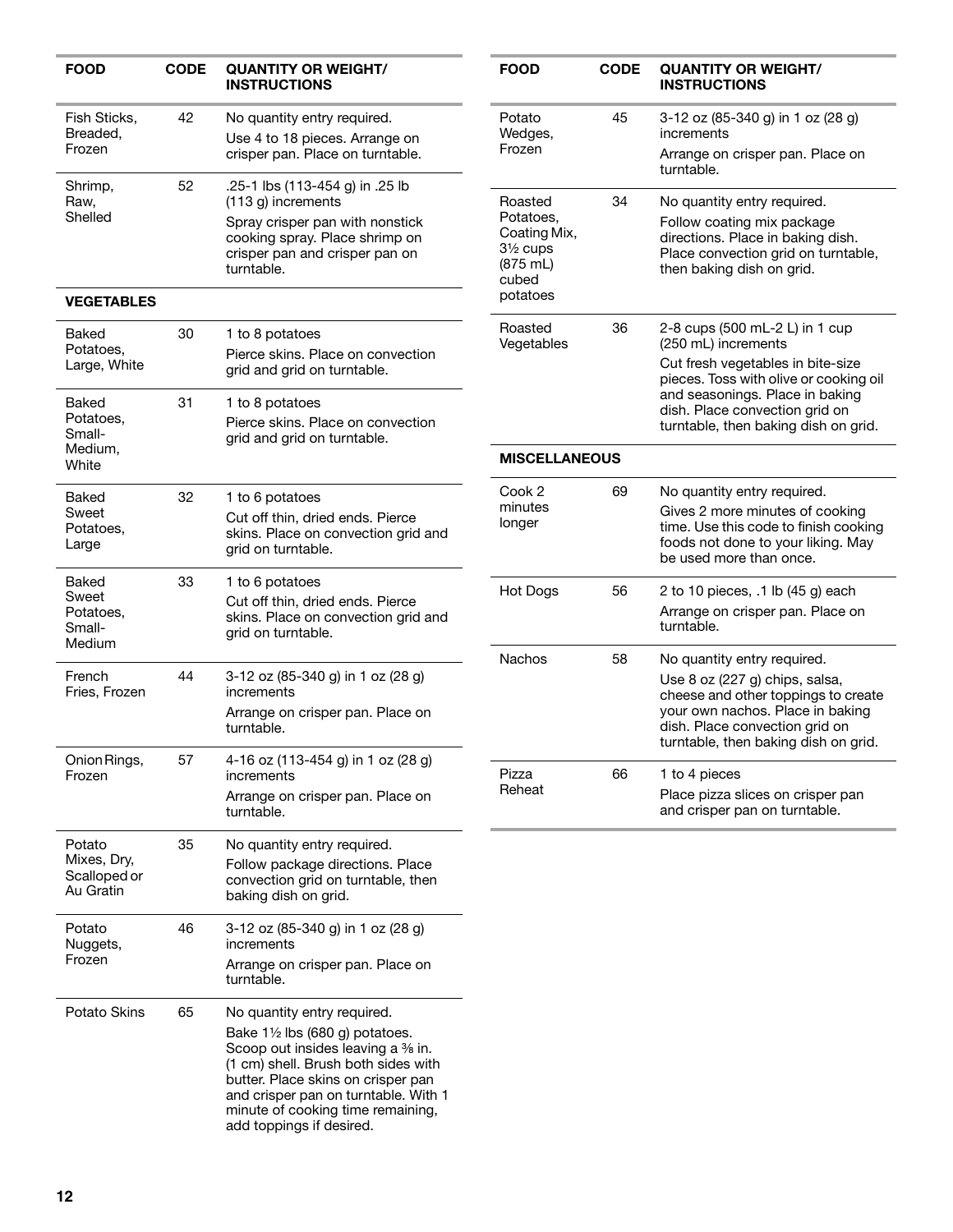# **MICROWAVE OVEN USE**

A magnetron in the oven produces microwaves which reflect off the metal floor, walls and ceiling and pass through the turntable and appropriate cookware to the food. Microwaves are attracted to and absorbed by fat, sugar and water molecules in the food, causing them to move, producing friction and heat which cooks the food.

- Never lean on or allow children to swing on the oven door.
- Do not operate microwave oven when it is empty.
- Heated liquids can splash out during and after heating. Use of a wooden stir stick placed in the cup or bowl during heating may help to avoid this.
- The turntable must be in place and correct side up when oven is in use. Do not use if turntable is chipped or broken. See "Assistance or Service" section to reorder.
- Baby bottles and baby food jars should not be heated in the oven.
- Clothes, flowers, fruit, herbs, wood, gourds, paper, including brown paper bags and newspaper should not be dried in the oven.
- Do not use the microwave oven for canning, sterilizing or deep frying. The oven cannot maintain appropriate temperatures.
- Paraffin wax will not melt in the oven because it does not absorb microwaves.
- Use oven mitts or pot holders when removing containers from oven.
- Do not overcook potatoes. At the end of the recommended cook time, potatoes should be slightly firm. Let potatoes stand for five minutes. They will finish cooking while standing.
- Do not cook or reheat whole eggs or eggs inside the shell. Steam buildup in whole eggs may cause them to burst. Cover poached eggs and allow a standing time.

# **Food Characteristics**

When microwave cooking, the amount, size and shape, starting temperature, composition and density of the food affect cooking results.

## **Amount of Food**

The more food heated at once the longer the cook time. Check for doneness and add small increments of time if necessary.

## **Size and Shape**

Smaller pieces of food will cook more quickly than larger pieces and uniformly shaped foods cook more evenly than irregularly shaped food.

## **Starting Temperature**

Room temperature foods will heat faster than refrigerated foods and refrigerated foods will heat faster than frozen foods.

## **Composition and Density**

Foods high in fat and sugar will reach a higher temperature and heat faster than other foods. Heavy, dense foods, such as meat and potatoes, require a longer cook time than the same size of a light, porous food, such as cake.

# **Cooking Guidelines**

# **Covering**

Covering food helps retain moisture, shorten cook time and reduce spattering. Use the lid supplied with cookware. If lid is not available, wax paper, paper towels or plastic wrap approved for microwaves may be used. Plastic wrap should be turned back at one corner to provide an opening to vent steam.

## **Stirring and Turning**

Stirring and turning redistributes heat evenly to avoid overcooking the outer edges of food. Stir from outside to center. If possible, turn food over from bottom to top.

## **Arranging**

If heating irregularly shaped or different sized foods, the thinner parts and smaller sizes should be arranged toward the center. If cooking several items of the same size and shape, place them in a ring pattern, leaving the center of the ring empty.

## **Piercing**

Before heating, use a fork or small knife to pierce or prick foods that have a skin or membrane, such as potatoes, egg yolks, chicken livers, hot dogs, and sausage. Prick in several places to allow steam to vent.

## **Shielding**

Use small, flat pieces of aluminum foil to shield the thin pieces of irregularly shaped foods, bones and foods such as chicken wings, leg tips and fish tail. See "Aluminum Foil and Metal" first.

## **Standing Time**

Food will continue to cook by the natural conduction of heat even after the microwave cycle ends. The length of standing time depends on the volume and density of the food.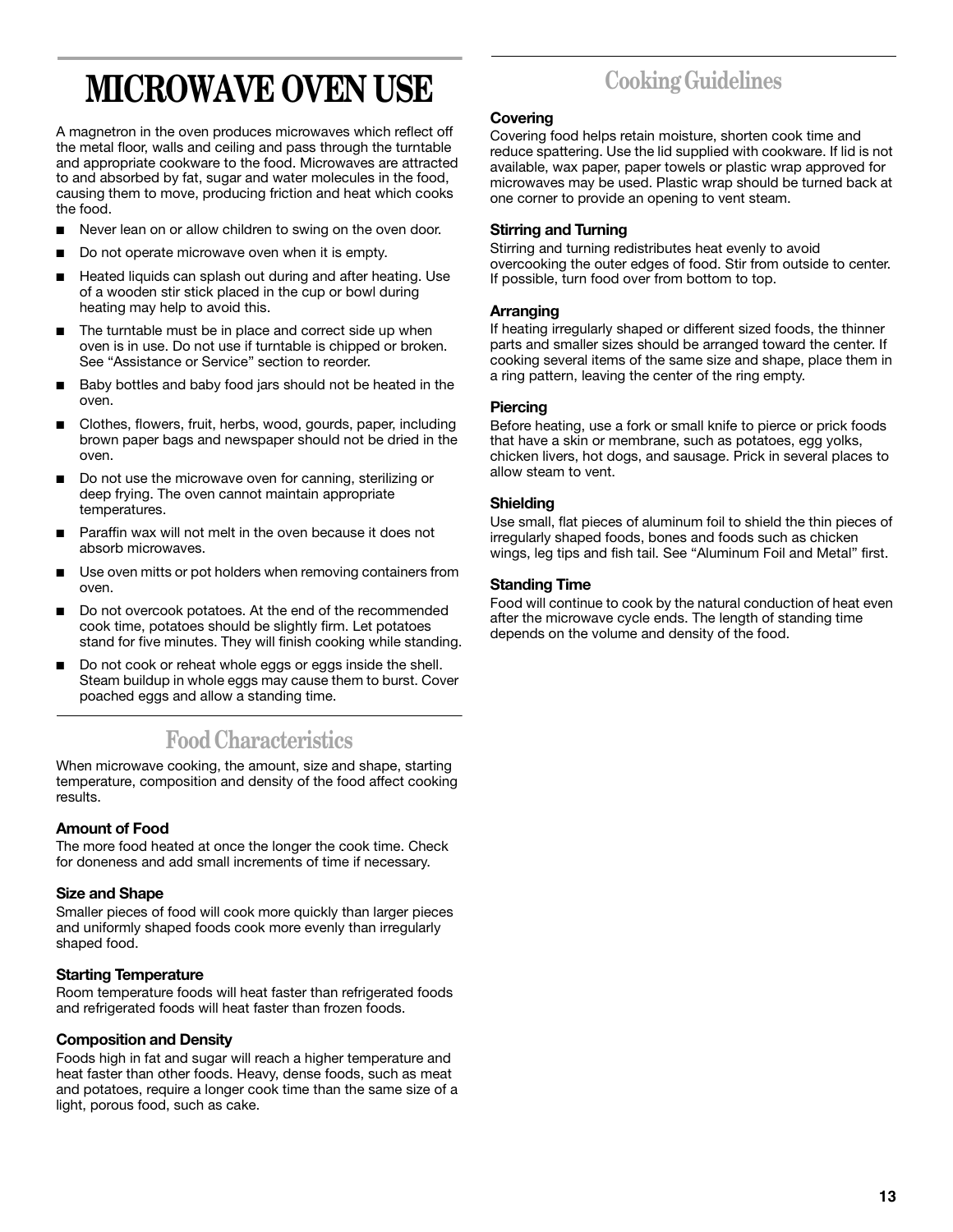# **Cookware and Dinnerware**

Cookware and dinnerware must fit on the turntable. Always use oven mitts or pot holders when handling because any dish may become hot from heat transferred from the food. Do not use cookware and dinnerware with gold or silver trim. Use the following chart as a guide, then test before using.

| <b>MATERIAL</b>                                              | <b>RECOMMENDATIONS</b>                                                                                              |
|--------------------------------------------------------------|---------------------------------------------------------------------------------------------------------------------|
| Aluminum Foil,<br>Metal                                      | See "Aluminum Foil and Metal" section.                                                                              |
| <b>Browning Dish</b>                                         | Bottom must be at least $\frac{3}{16}$ in. (5 mm)<br>above the turntable. Follow<br>manufacturer's recommendations. |
| Ceramic Glass,<br>Glass                                      | Acceptable for use.                                                                                                 |
| China,<br>Earthenware                                        | Follow manufacturer's recommendations.                                                                              |
| Melamine                                                     | Follow manufacturer's recommendations.                                                                              |
| Paper Towels,<br>Dinnerware.<br>Napkins                      | Use non-recycled and those approved by<br>the manufacturer for microwave oven use.                                  |
| Plastic Wraps,<br>Bags, Covers,<br>Dinnerware.<br>Containers | Use those approved by the manufacturer<br>for microwave oven use.                                                   |
| Pottery and Clay                                             | Follow manufacturer's recommendations.                                                                              |
| Styrofoam <sup>®</sup>                                       | Do not use in oven.                                                                                                 |
| Straw, Wicker,<br>Wooden<br>Containers                       | Do not use in oven.                                                                                                 |
| Wax Paper                                                    | Acceptable for use.                                                                                                 |

## **To Test Cookware or Dinnerware for Microwave Use:**

- **1.** Put cookware or dinnerware in oven with 1 cup (250 mL) of water beside it.
- **2.** Cook at 100% cooking power for 1 minute.

Do not use cookware or dinnerware if it becomes hot and the water stays cool.

# **Aluminum Foil and Metal**

Always use oven mitts or pot holders when removing dishes from the microwave oven.

Aluminum foil and some metal can be used in the oven. If not used properly, arcing (a blue flash of light) can occur and cause damage to the oven.

### **OK for Use**

Racks and bakeware supplied with the oven, aluminum foil for shielding, and approved meat thermometers may be used with the following guidelines:

Never allow aluminum foil or metal to touch the inside cavity walls, ceiling or floor.

- Always use the turntable.
- Never allow contact with another metal object during cooking.

### **Do Not Use**

Metal cookware and bakeware, gold, silver, pewter, nonapproved meat thermometers, skewers, twist ties, foil liners such as sandwich wrappers, staples and objects with gold or silver trim or a metallic glaze should not be used in the oven.

# **Cooking Power**

Many recipes for microwave cooking specify which cooking power to use by percent, name or number. For example, 70%=7=Medium-High.

Use the following chart as a general guide for the suggested cooking power of specific foods.

| PERCENT/<br><b>NAME</b>            | <b>NUMBER</b> | <b>USE</b>                                                                                                                                                 |
|------------------------------------|---------------|------------------------------------------------------------------------------------------------------------------------------------------------------------|
| 100%, High<br>(default<br>setting) | 10            | Quick heating convenience<br>foods and foods with high<br>water content, such as soups,<br>beverages and most<br>vegetables.                               |
| 90%                                | 9             | Cooking small tender pieces of<br>meat, ground meat, poultry<br>pieces and fish fillets.<br>Heating cream soups.                                           |
| 80%                                | 8             | Heating rice, pasta or<br>casseroles.<br>Cooking and heating foods<br>that need a cook power lower<br>than high. For example, whole<br>fish and meat loaf. |
| 70%,<br>Medium-High                | 7             | Reheating a single serving of<br>food.                                                                                                                     |
| 60%                                | 6             | Cooking sensitive foods such<br>as cheese and egg dishes,<br>pudding and custards.<br>Cooking non-stirrable<br>casseroles, such as lasagna.                |
| 50%, Medium                        | 5             | Cooking ham, whole poultry<br>and pot roasts.<br>Simmering stews.                                                                                          |
| 40%                                | 4             | Melting chocolate.<br>Heating bread, rolls and<br>pastries.                                                                                                |
| 30%,<br>Medium-Low,<br>Defrost     | 3             | Defrosting bread, fish, meats,<br>poultry and precooked foods.                                                                                             |
| 20%                                | 2             | Softening butter, cheese, and<br>ice cream.                                                                                                                |
| 10%, Low                           | 1             | Taking chill out of fruit.                                                                                                                                 |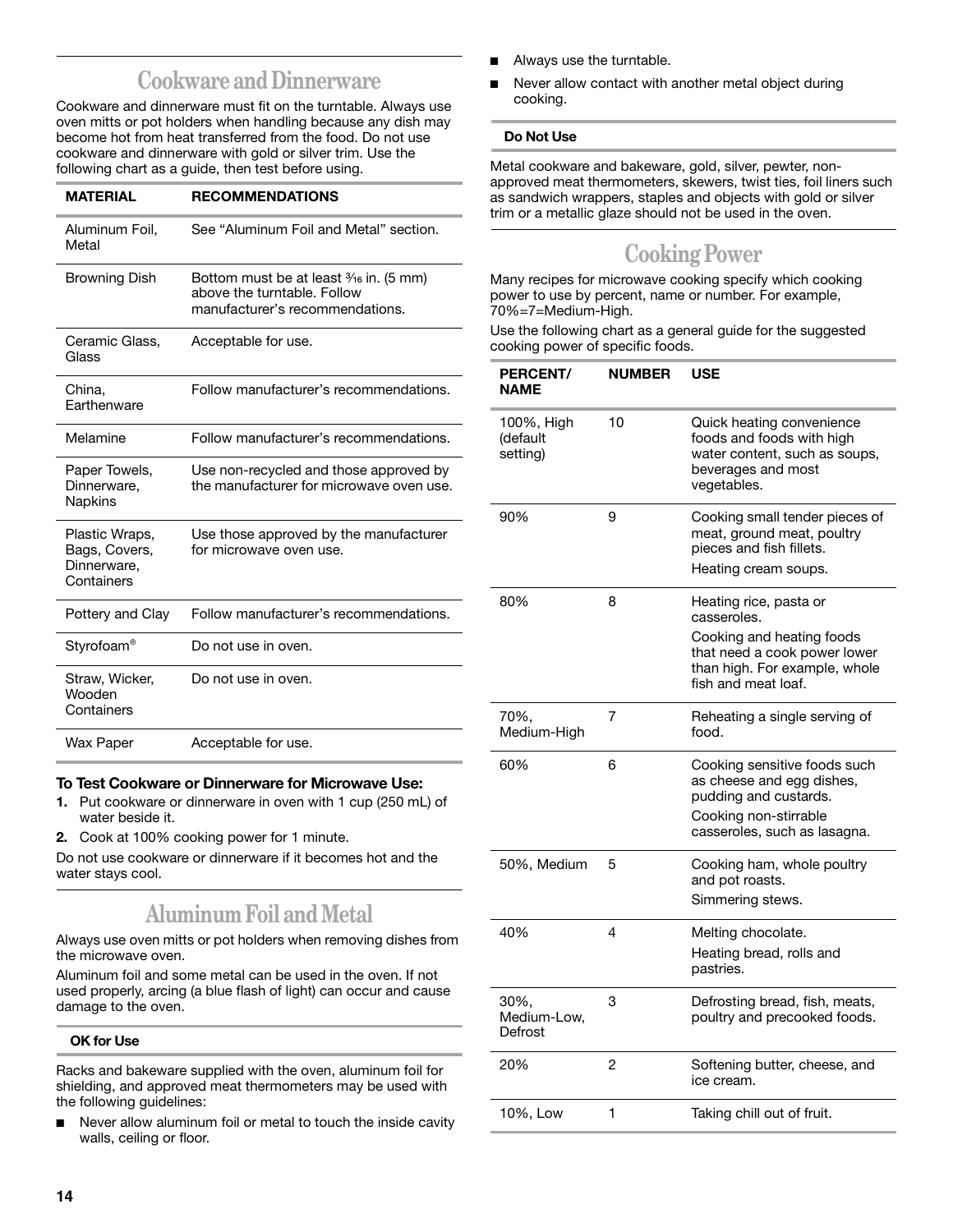## **To Set a Cooking Power other than 100%:**

- **1.** Touch the number pads to set a length of time to cook.
- **2.** Touch MICRO •• POWER.
- **3.** Touch the number pad using the Cooking Power chart
- **4.** Touch ADD MINUTE START.

The display will count down the cook time.

When the cycle ends, "End" will appear in the display, 4 endof-cycle tones will sound, and then reminder tones will sound every minute.

**5.** Touch upper oven OFF/CANCEL or open the door to clear the display and/or stop reminder tones.

# **Cooking**

## **To Use:**

- **1.** Touch the number pads to set a length of time to cook. Touch MICRO •• POWER to set a cooking power other than 100%. Touch the number pad(s) using the Cooking Power chart.
- **2.** Touch ADD MINUTE START.

The display will count down the cook time.

When the cycle ends, "End" will appear in the display, 4 endof-cycle tones will sound, and then reminder tones will sound every minute.

**3.** Touch upper oven OFF/CANCEL or open the door to clear the display and/or stop reminder tones.

The cook time and cooking power can be changed after touching ADD MINUTE START without interrupting cooking.

**To Change Cook Time:** Touch MICRO •• POWER once. Enter the new cook time within 5 seconds. Touch ADD MINUTE START, or wait 5 seconds and the change will be entered automatically.

**To Change Cooking Power:** Touch MICRO •• POWER twice. Enter the new cook power within 5 seconds. Touch ADD MINUTE START, or wait 5 seconds and the change will be entered automatically.

# **Cooking in Stages**

The microwave oven can be set to cook at different cooking powers for various lengths of time, up to three stages.

## **To Cook in Stages:**

- **1.** Touch the number pads to set a length of cook time for the first stage.
- **2.** Touch MICRO •• POWER and then enter a cook power (if other than 100%) from the Cook Power Chart.
- **3.** Touch MICRO •• POWER to start programming next stage.
- **4.** Repeat the above steps for second and third stage programming. The numbers "1," "2" and/or "3" will appear in the upper oven

display during programming.

**5.** Touch ADD MINUTE START when cook times and cook powers have been entered.

The upper oven display will count down each of the cook times. The numbers "1," "2" or "3" will appear in the display during their respective stages.

When the cycle ends, "End" will appear in the display, 4 endof-cycle tones will sound, and then reminder tones will sound every minute.

Cook time may be changed during any cycling stage by touching MICRO •• POWER once, and then entering the new time within 5 seconds. Time may be added in one-minute increments by touching ADD MINUTE START during the cycling stage.

**6.** Touch upper oven OFF/CANCEL or open the door to clear the display and/or stop reminder tones.

# **Crisper Pan Frying**

When the crisper pan is used with microwaves, it is like a frying pan or griddle, ideal for French toast, burgers, eggs, stir-frying and sautéing. See "Crisper Pan and Handle" section first before using.

## **To Use:**

Before crisper pan frying, brush crisper pan with  $\frac{1}{2}$  tsp (3 mL) of oil or spray with nonstick cooking spray. Arrange food on crisper pan. Place pan on turntable.

- **1.** Touch the number pads to set a length of time to cook.
- **2.** Touch ADD MINUTE START.

The upper oven display will countdown the cook time.

When the cycle ends, "End" will appear in the upper oven display. If enabled, end-of-cycle tones will sound, then reminder tones will sound every minute.

**3.** Touch upper oven OFF/CANCEL or open the upper oven door to clear the display and/or stop reminder tones.

# **CRISPER PAN FRYING CHART**

Times are approximate and may be adjusted for individual tastes.

| <b>FOOD</b>                                                | <b>COOKTIME</b>                         | <b>INSTRUCTIONS</b>                                                                                           |
|------------------------------------------------------------|-----------------------------------------|---------------------------------------------------------------------------------------------------------------|
| Bacon, Canadian<br>21/4 in. (6 cm) thick<br>slices         | 1 minute                                | Turn slices over on<br>crisper pan after<br>cooking.                                                          |
| Eggs, scrambled<br>2<br>4                                  | 45 sec. to 1 min.<br>2 to 3 minutes     | Mix 1 tablespoon<br>of water per egg<br>and pour into<br>preheated pan.                                       |
| French Toast,<br>Pancakes,<br>Waffles, 4 Frozen            | 3 to 4 minutes                          | Turn halfway<br>through cooking.                                                                              |
| Ground Beef,<br>1 lb. (454 g)                              | 6 to 7 minutes                          | Crumble meat<br>before cooking.<br>Stir halfway<br>through cooking.<br>Make sure no pink<br>center.           |
| Ground Beef<br>Patties, two 4 oz.<br>$(113 g)$ patties     | Side1: 2 minutes<br>Side 2: 2 to 4 min. | Cook completely,<br>no pink center.                                                                           |
| Pizza Dough,<br>uncooked<br>9 and 12 in.<br>(23 and 30 cm) | 4 to 5 minutes                          | Sprinkle with corn<br>meal. Press dough<br>into pan. After<br>precooking<br>dough, add sauce<br>and toppings. |
| Vegetables,<br>stir-fry, 2 cups<br>(500 mL)                | 4 minutes                               | Cut vegetables in<br>equal sizes. Stir<br>after 2 minutes.                                                    |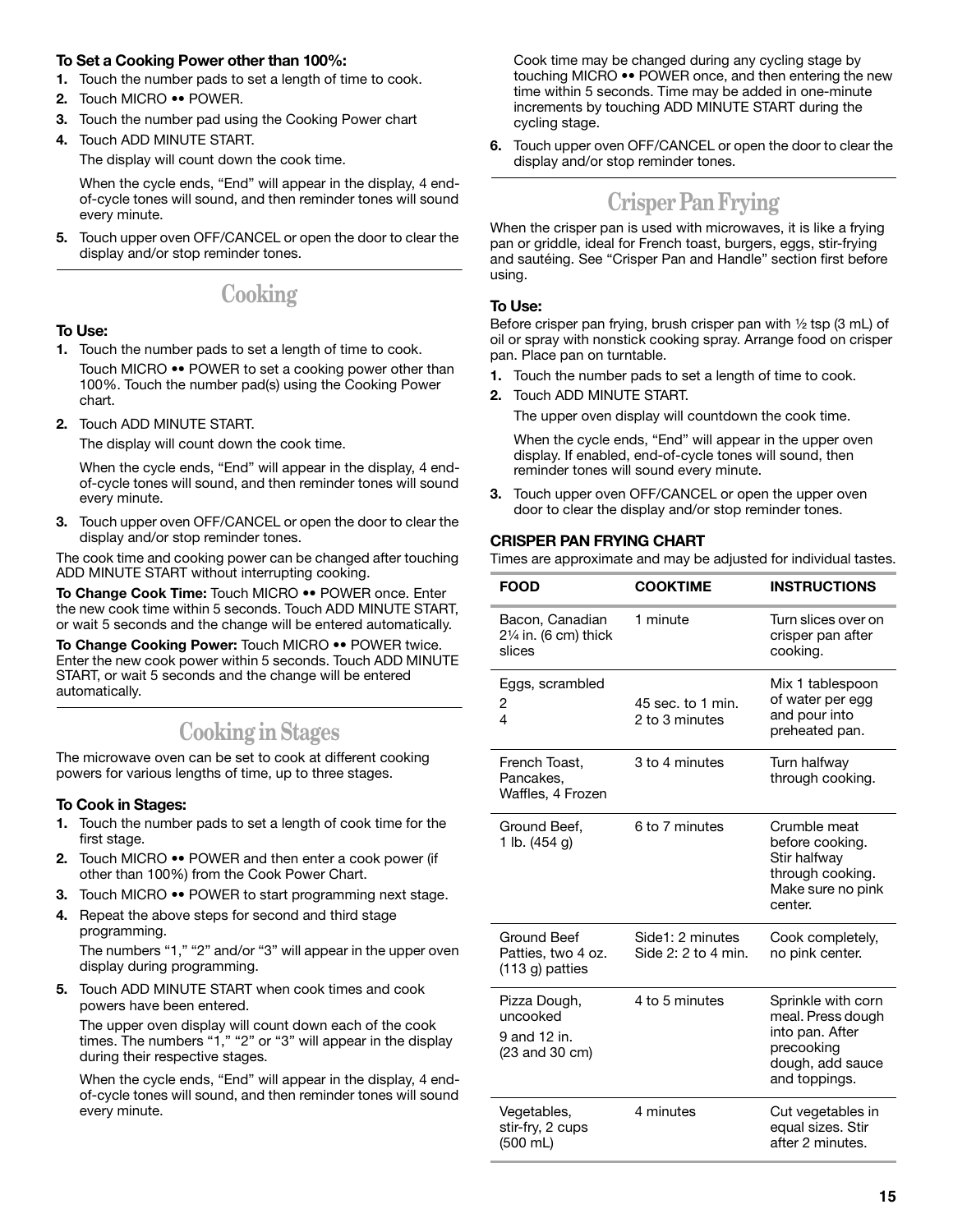# **Reheating**

Times and cooking powers have been preset for reheating 8 food types. Use the following chart as a guide.

| <b>FOOD</b>                        | <b>CODE</b> | <b>QUANTITY</b>                  |
|------------------------------------|-------------|----------------------------------|
| Dinner Plate                       | 1           | 1 to 2 servings                  |
| Bread                              | 2           | 1 to 6 slices                    |
| Meats                              | 3           | 1 to 6 servings                  |
| *Cheese Dip                        | 4           | 1 to 3 cups (250 - 750 mL)       |
| *Soup                              | 5           | 1 to 4 cups (250 mL-1 L)         |
| *Sauce                             | 6           | 1 to 3 cups (250 - 750 mL)       |
| Pizza                              | 7           | 1 to 2 servings                  |
| Beverage                           | 8           | Serving Temperature              |
| Coffee<br>2 Tea<br>3 Hot Chocolate |             | Warm<br>1<br>2 Hot<br>3 Very Hot |

\* Four tones will sound at the midpoint of the reheat cycle, and "STIR" will appear in the display. Stir food if desired, close door, and touch ADD MINUTE START.

# **To Reheat Foods:**

**1.** Touch REHEAT.

Touch number pad to select food type from the Reheat chart.

## or

Touch REHEAT repeatedly to scan and select food settings. For example, to select the Bread setting, REHEAT must be touched twice.

**2.** Touch number pads to enter quantity (in servings, strips or cups)

or

Touch QUANTITY (number pad "0") to scan and select quantities. For example, to select the quantity of 2 servings, QUANTITY must be touched twice.

**3.** Touch ADD MINUTE START or wait 5 seconds and the microwave oven will start automatically.

The upper oven display will count down the reheat time.

When the cycle ends, "End" will appear in the display, 4 endof-cycle tones will sound, and then reminder tones will sound every minute.

**4.** Touch upper oven OFF/CANCEL or open the door to clear the display and/or stop reminder tones.

## **To Reheat Beverages:**

- **1.** Touch REHEAT.
- **2.** Touch number pad "8"
	- or

Touch REHEAT repeatedly until the Beverages setting, "BEVRG-8" is reached.

- **3.** Touch number pad from chart to select beverage type.
- **4.** Touch number pad from chart to select serving temperature.
- **5.** Touch ADD MINUTE START or wait 5 seconds and the microwave oven will start automatically.

The upper oven display will count down the reheat time.

When the cycle ends, "End" will appear in the display, 4 endof-cycle tones will sound, and then reminder tones will sound every minute.

**IMPORTANT:** Heated liquids can splash out during and after heating. A wooden stir stick placed in the cup or bowl during heating may help avoid this.

**6.** Touch upper oven OFF/CANCEL or open the door to clear the display and/or stop reminder tones.

For more information on reheating different foods using the manual microwave function, see "MICROWAVE REHEAT CHART" at the end of the "MICROWAVE OVEN USE" section.

# **Defrost**

The Defrost feature can be used, or the microwave oven can be manually set to defrost by using 30% cook power.

- Food should be 0°F (-18°C) or colder at defrosting for optimal results.
- Unwrap foods and remove lids (from fruit juice) before defrosting.
- Shallow packages will defrost more quickly than deep blocks.
- Separate food pieces as soon as possible during or at the end-of-cycle for more even defrosting.
- Foods left outside the freezer for more than 20 minutes or frozen ready-made food should not be defrosted using the Custom Defrost feature, but should be defrosted manually.
- Use small pieces of aluminum foil to shield parts of food such as chicken wings, leg tips and fish tails. See "Aluminum Foil and Metal" first.

# **DEFROST CHART**

The Custom Defrost system has six categories: Meat, Poultry, Fish, Bagel, Fruit Juice, and Roll/Muffin. Use the following chart as a guide.

| <b>FOOD</b><br><b>SETTING</b> | <b>CODE</b> | <b>WEIGHT OR QUANTITY</b>                       |
|-------------------------------|-------------|-------------------------------------------------|
| *Meats                        | 1           | .1 to 6.6 lbs $(45 \text{ q to } 3 \text{ kg})$ |
| *Poultry                      | 2           | .1 to 6.6 lbs (45 g to 3 kg)                    |
| *Fish                         | 3           | .1 to 4.4 lbs (45 g to 1.34 kg)                 |
| **Bagel                       | 4           | 1 to 6 pieces                                   |
| Fruit Juice                   | 5           | 6, 12 or 16 oz (170, 340 or 454 g)              |
| Roll/Muffin                   | 6           | 1 to 6 pieces                                   |

\*See Preparation chart at end of "Defrost" section for cuts, sizes, and instructions.

\*\*Bagel quantity settings 1 and 2 may appear to have longer defrost times than necessary, however, longer times use less cooking power.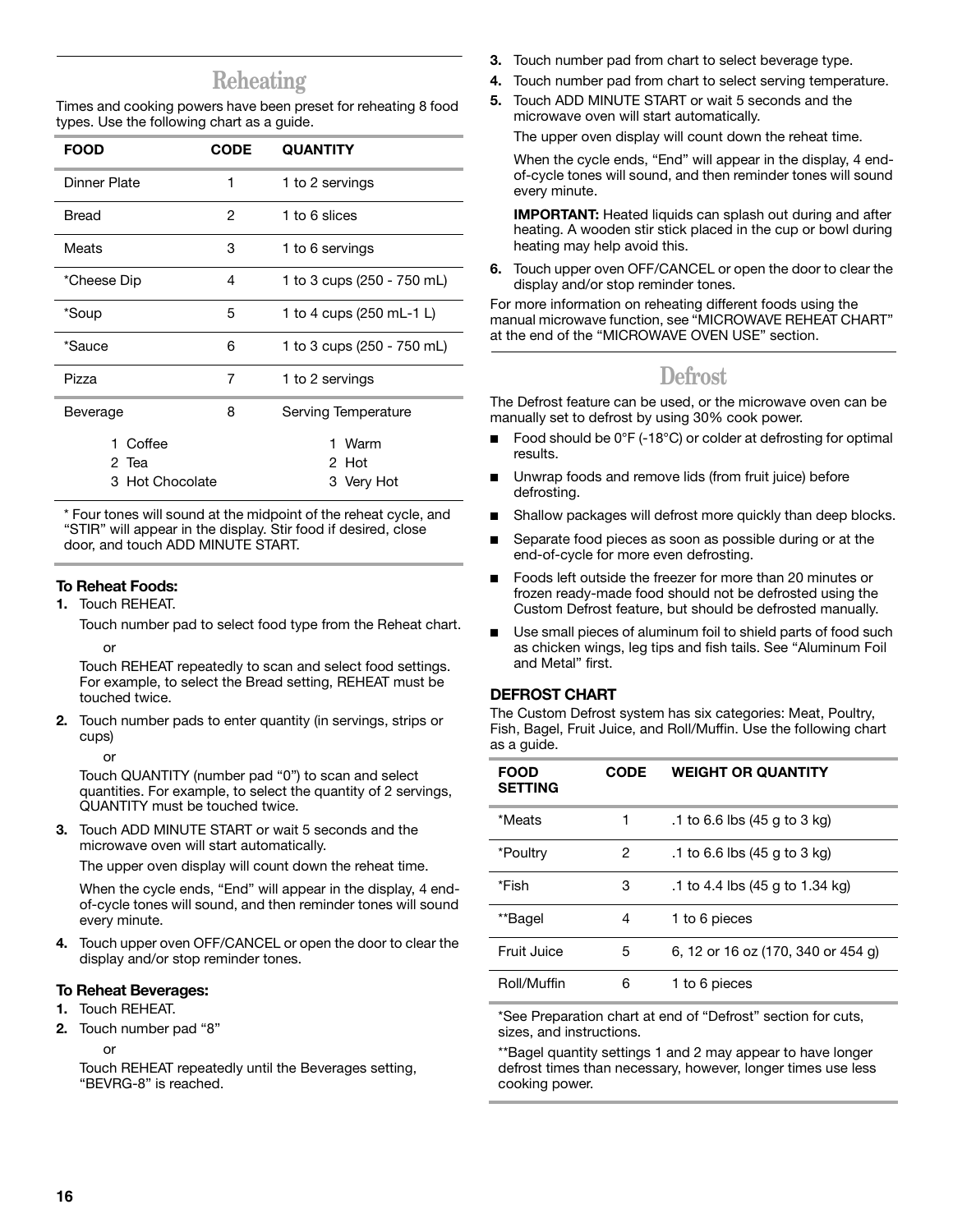# **To use Defrost:**

- **1.** Touch DEFROST.
- **2.** Touch the number pad from the Defrost chart to select food or

Touch DEFROST repeatedly to scroll through foods.

- **3.** Touch number pads from the Defrost chart to select the weight or quantity
	- or

Touch QUANTITY (number pad "0") repeatedly to select quantity.

**4.** Touch ADD MINUTE START or wait 5 seconds and the microwave oven will start automatically.

The display will count down the defrost time. For better results, a preset standing time is included in the defrosting time. This may make the defrosting time seem longer than expected.

When the cycle ends, "End" will appear in the display, 4 endof-cycle tones will sound, and then reminder tones will sound every minute.

**5.** Touch upper oven OFF/CANCEL or open the door to clear the display and/or stop reminder tones.

The cook time can be changed during the defrosting cycle without interrupting cooking.

**To Change Defrost Time:** Touch MICRO •• POWER repeatedly to scroll through "MORE," "LESS" or "NORML" time.

# **MEAT, POULTRY AND FISH DEFROST PREPARATION**

Use the following chart as a guide when defrosting meat, poultry, or fish. When setting the Custom Defrost cycle, the net weight must be entered in pounds and tenths of pounds.

#### **MEAT**

| Beef: ground, steaks, roast,<br>stew  | The narrow or fatty areas of<br>irregular shaped cuts should<br>be shielded with foil before |  |
|---------------------------------------|----------------------------------------------------------------------------------------------|--|
| Lamb: stew and chops                  | defrosting.                                                                                  |  |
| Pork: chops, ribs, roasts,<br>sausage | Do not defrost less than $\frac{1}{4}$ lb<br>(113 g) or two 4 oz (113 g)<br>patties.         |  |
|                                       | Place all meats in<br>microwavable baking dish.                                              |  |

### **POULTRY**

| Chicken: whole and cut up | Place in microwavable<br>baking dish, chicken breast- |
|---------------------------|-------------------------------------------------------|
| Cornish hens              | side up.                                              |
| Turkey: breast            | Remove giblets from whole<br>chicken.                 |
| <b>FISH</b>               |                                                       |
| Fillets, Steaks, Whole,   | Place in microwavable                                 |

*Shellfish*

Place in microwavable baking dish.

# **Popcorn**

- Do not use regular paper bags or glass utensils.
- Pop only one package of popcorn at a time.
- Follow manufacturer's instructions when using a microwave popcorn popper.
- Listen for popping to slow to 1 pop every 1 or 2 seconds. Do not repop unpopped kernels.
- Use fresh bags of popcorn for optimal results.
- Cooking results may vary by brand and fat content.

Popping time has been preset based on commercially packaged microwave popcorn. The oven is preset for the 3.5 oz (99 g) size, but can be changed. Use the following chart as a guide.

| <b>BAG SIZE</b>   | <b>CODE</b> | <b>TOUCH PAD</b> |
|-------------------|-------------|------------------|
| $3.5$ oz (99 g)   |             | Once             |
| $3.0$ oz $(85$ g) | 2           | Twice            |
| 1.75 oz $(50 g)$  |             | Three times      |

## **To Pop Popcorn:**

i.

**1.** Touch POPCORN (3 SIZES).

The microwave oven will be set to automatically begin the pop setting for the 3.5 oz (99 g) bag size.

Touch POPCORN (3 SIZES) repeatedly to scan and select bag size

or

Touch number pad from chart to manually select bag size.

**2.** Touch ADD MINUTE START or wait 5 seconds for the popping to begin automatically.

The upper oven display will count down the popping time.

Time may be added to popping time by touching ADD MINUTE START during or after popping.

When the popcorn cycle ends, "End" will appear in the display, 4 end-of-cycle tones will sound, and then reminder tones will sound every minute.

**3.** Touch upper oven OFF/CANCEL or open the door to clear the display and/or stop reminder tones.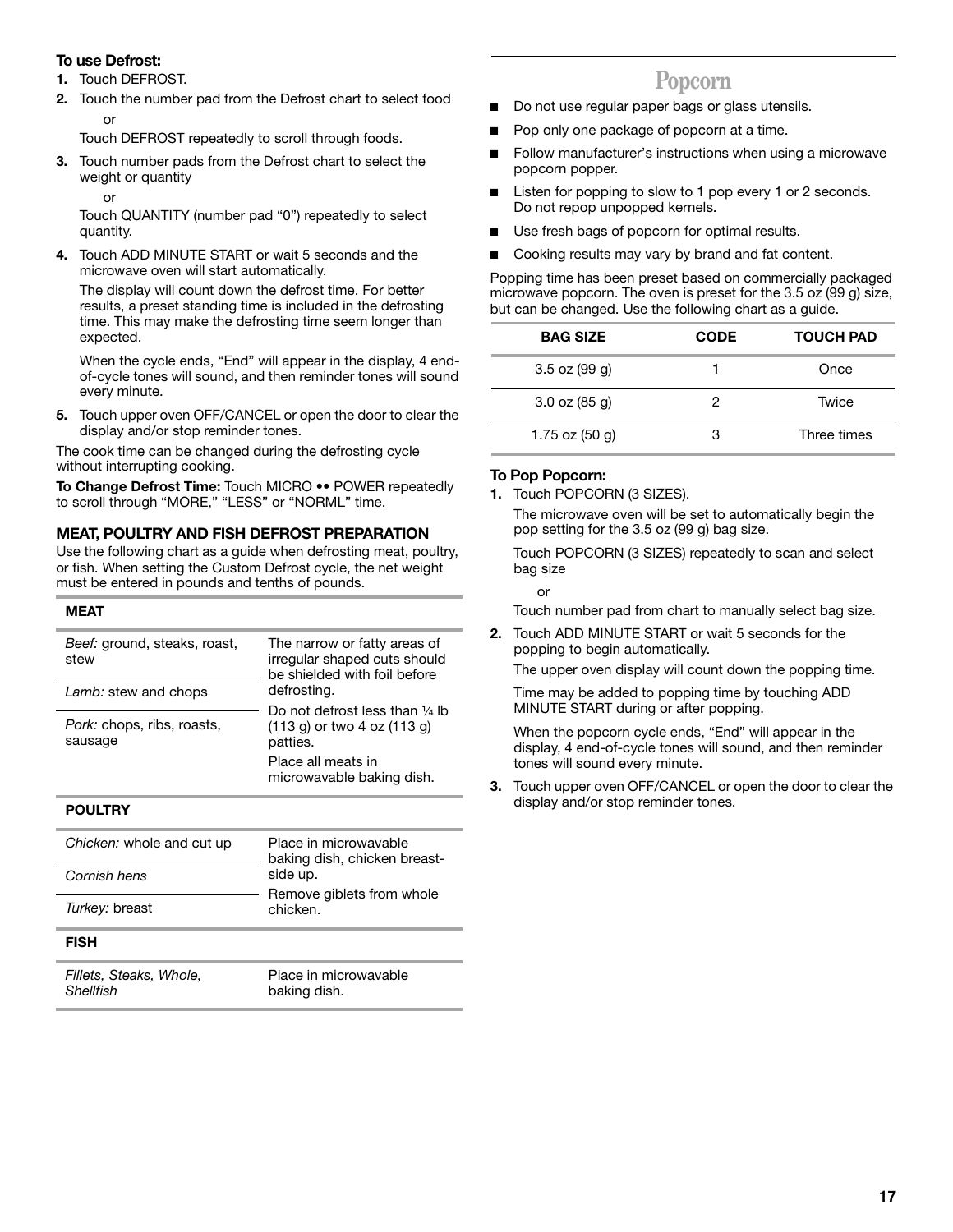# **Keeping Food Warm**

# **WARNING**

# **Food Poisoning Hazard**

**Do not let food sit in oven more than one hour before or after cooking.**

**Doing so can result in food poisoning or sickness.**

Hot cooked food can be kept warm in the microwave oven.

Foods that are cooked covered and complete meals on dinner plates should be covered while being kept warm. Pastry items such as pies and turnovers should be uncovered while being kept warm.

# **To Keep Food Warm:**

- **1.** Touch number pads to set length of warm time.
- **2.** Touch MICRO •• POWER.
- **3.** Touch number pad "1" to set cook power at 10%.
- **4.** Touch ADD MINUTE START.

The upper oven display will count down the warm time.

When the cycle ends, "End" will appear in the display, 4 endof-cycle tones will sound, and then reminder tones will sound every minute.

**5.** Touch upper oven OFF/CANCEL or open the door to clear the display.

To program keep-warm at the end of a cooking cycle, set the time and the cook power (10%) as the last cooking stage. See "Cooking in Stages" section.

# **Crisp**

The Crisp feature uses the broil element and microwaves to crisp and brown foods. Crisp can be used to saute meats and vegetables, pan-fry bacon and eggs, and to crisp and brown pizza and cheese sandwiches. Always use the crisper pan. See the "Crisper Pan and Handle" section before using.

## **To Crisp:**

Before Crisping, brush crisper pan with  $\frac{1}{2}$  tsp (3 mL) of oil or spray with nonstick cooking spray. Arrange food on crisper pan, and place pan on turntable.

- **1.** Touch CRISP.
- **2.** Touch the number pads to enter a length of time to cook in minutes and seconds. The time can be set up to 90 minutes.
- **3.** Touch ADD MINUTE START.

The upper oven display will count down the crisp time.

Time may be added during cooking by touching ADD MINUTE START.

When the cycle ends, "End" will appear in the display, 4 endof-cycle tones will sound, and then reminder tones will sound every minute.

**4.** Touch upper oven OFF/CANCEL or open the door to clear the display.

# **CRISPING CHART**

Times are approximate and may be adjusted for individual tastes.

| <b>FOOD</b>                                                           | <b>COOK TIME</b>                     | <b>PREPARATION</b>                                                                                                         |
|-----------------------------------------------------------------------|--------------------------------------|----------------------------------------------------------------------------------------------------------------------------|
| Pizza,<br>refrigerated or<br>fresh<br>12 in. (30 cm)<br>9 in. (23 cm) | 9 minutes<br>7 minutes               | Sprinkle crisper<br>pan with corn<br>meal. Add<br>additional time for<br>thick crust and<br>reduce time for<br>thin crust. |
| <b>Puff Pastry Fruit</b><br>Turnovers, 4<br>Frozen                    | 10 to 12 minutes                     |                                                                                                                            |
| Turkey Breast,<br>boneless                                            | 10 to 12 minutes<br>per 1 lb (454 g) | Place turkey in<br>center of crisper<br>pan. Internal<br>temperature<br>should be 170°F<br>(77°C).                         |

# **Broil**

The Broil feature uses the broil element to cook and brown 1 to 4 small pieces of food at a time. Always use the broiling grid. The Crisper Pan may be used with the Broil function to catch drippings from the food. See "Grids" section before using.

- Avoid opening the door often.
- For even browning, turn food over halfway through cooking.

## **To Broil:**

Before broiling, remove turntable hub. See "Parts and Features" for location. Replace turntable in oven. Turntable must be in place during broiling, but will not rotate. Then preheat broil element for 2 to 3 minutes. Place all food on half of broiling grid. Place grid on turntable, and position it so that the food is directly under the broil element.

- **1.** Touch BROIL.
- **2.** Touch the number pads to enter a length of time to cook in minutes and seconds.
- **3.** Touch ADD MINUTE START.

The upper oven display will count down the broil time.

Time may be added during cooking by touching ADD MINUTE START.

When the cycle ends, "End" will appear in the display, 4 endof-cycle tones will sound, and then reminder tones will sound every minute.

**4.** Touch upper oven OFF/CANCEL or open the door to clear the display.

## **BROILING CHART**

Times are approximate and may be adjusted for individual tastes.

| <b>FOOD</b>                                                                           | <b>COOK TIME</b>                                           | <b>PREPARATION</b>                                                           |
|---------------------------------------------------------------------------------------|------------------------------------------------------------|------------------------------------------------------------------------------|
| Garlic Toast or<br>Open Face<br>Sandwiches                                            | 2 to 3 minutes                                             |                                                                              |
| Steaks, 2 top<br>sirloin, $\frac{3}{4}$ in. (2 cm)<br>thick, 8 oz. (227g)<br>portions | Medium doneness<br>Side 1: 10 minutes<br>Side 2: 8 minutes | Trim excess fat<br>and score edges.<br>Let stand 1 minute<br>before serving. |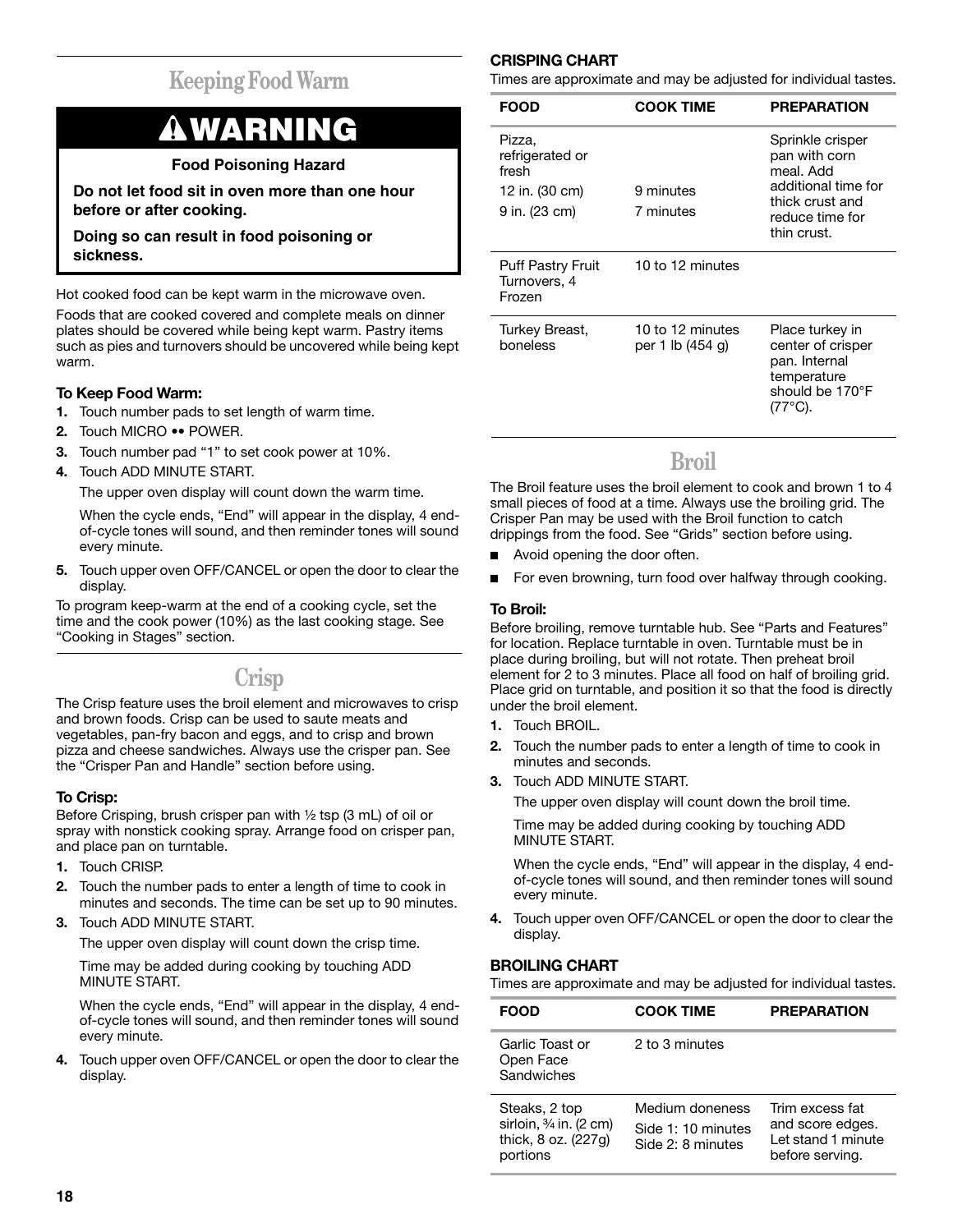



*(on some models)*

*4. Convection grid*

Convection Cooking uses the convection element (on some models) and the fan. The Broil element will also cycle on and off. Hot air is circulated throughout the oven cavity by the fan. The constantly moving air surrounds the food to heat the outer portion quickly.

The Convect function may be used to cook small amounts of food on a single rack.

- Always use the Convection Grid.
- Do not cover Turntable or Convection Grid with aluminum foil.
- Do not use light plastic containers, plastic wrap or paper products. All heat proof cookware or metal utensils can be used in convection cooking, but metal utensils cannot be used in microwave cooking. Round pizza pans are excellent for convection cooking.
- Use convection cooking for items such as souffles, breads, cookies, angel food cakes, pizza, and most meats and fish.
- No special techniques are needed to adapt standard oven recipes to convection cooking, although some temperatures might need to be reduced, and some cooking times might need to be shortened.
- This oven may be preheated in the same way that standard oven is preheated. (Most recipes for baked goods call for preheating.)

# **To Convect Cook with Preheat:**

- **1.** Position convection grid on turntable in microwave oven and close the door.
- **2.** Touch CONVECT •• PREHEAT twice.

"PREHEAT" will appear in the upper oven display.

Touch the number pads to set a temperature other than 325°F (162°C). The cook temperature setting may be changed as desired from 170°F to 450°F (77°C to 232°C).

Celsius temperatures below 100°C must have a "0" at the beginning of their entries. For example, 77°C must be entered as 0-7-7.

**3.** Touch ADD MINUTE START.

The upper oven display will show the "TIME" prompt.

**4.** Touch number pads to enter length of time to cook, in hours and minutes, up to 4 hours.

**5.** Touch ADD MINUTE START.

"Lo" will appear in the upper oven display until the temperature reaches 170°F (77°C). When that temperature is reached, the display will show the preheating temperature in 5°F (-15°C) increments until the set cooking temperature is reached.

When preheating is complete, one tone will sound, and the display will show the set cook time.

- **6.** Place food or bakeware on convection grid and close the door.
- **7.** Touch ADD MINUTE START.

The upper oven display will count down the cook time.

Each time the door is opened during cooking, the ADD MINUTE START pad must be touched to restart cooking.

When the cycle ends, "End" will appear in the display, 4 endof-cycle tones will sound, and then reminder tones will sound every minute.

**8.** Touch upper oven OFF/CANCEL or open the door to clear the display.

## **To Convect Cook without Preheat:**

- **1.** Position convection grid on turntable in microwave oven, place food or bakeware on convection grid, and close the door.
- **2.** Touch CONVECT •• PREHEAT once.

Touch the number pads to set a temperature other than 325°F (162°C). The cook temperature setting may be changed as desired from 170°F to 450°F (77°C to 232°C).

Celsius temperatures below 100°C must have a "0" at the beginning of their entries. For example, 77°C must be entered as 0-7-7.

**3.** Touch ADD MINUTE START.

The upper oven display will show the "TIME" prompt.

- **4.** Touch number pads to enter length of time to cook, in hours and minutes, up to 4 hours.
- **5.** Touch ADD MINUTE START.

The upper oven display will count down the cook time.

Each time the door is opened during cooking, the ADD MINUTE START pad must be touched to restart cooking.

When the cycle ends, "End" will appear in the display, 4 endof-cycle tones will sound, and then reminder tones will sound every minute.

**6.** Touch upper oven OFF/CANCEL or open the door to clear the display.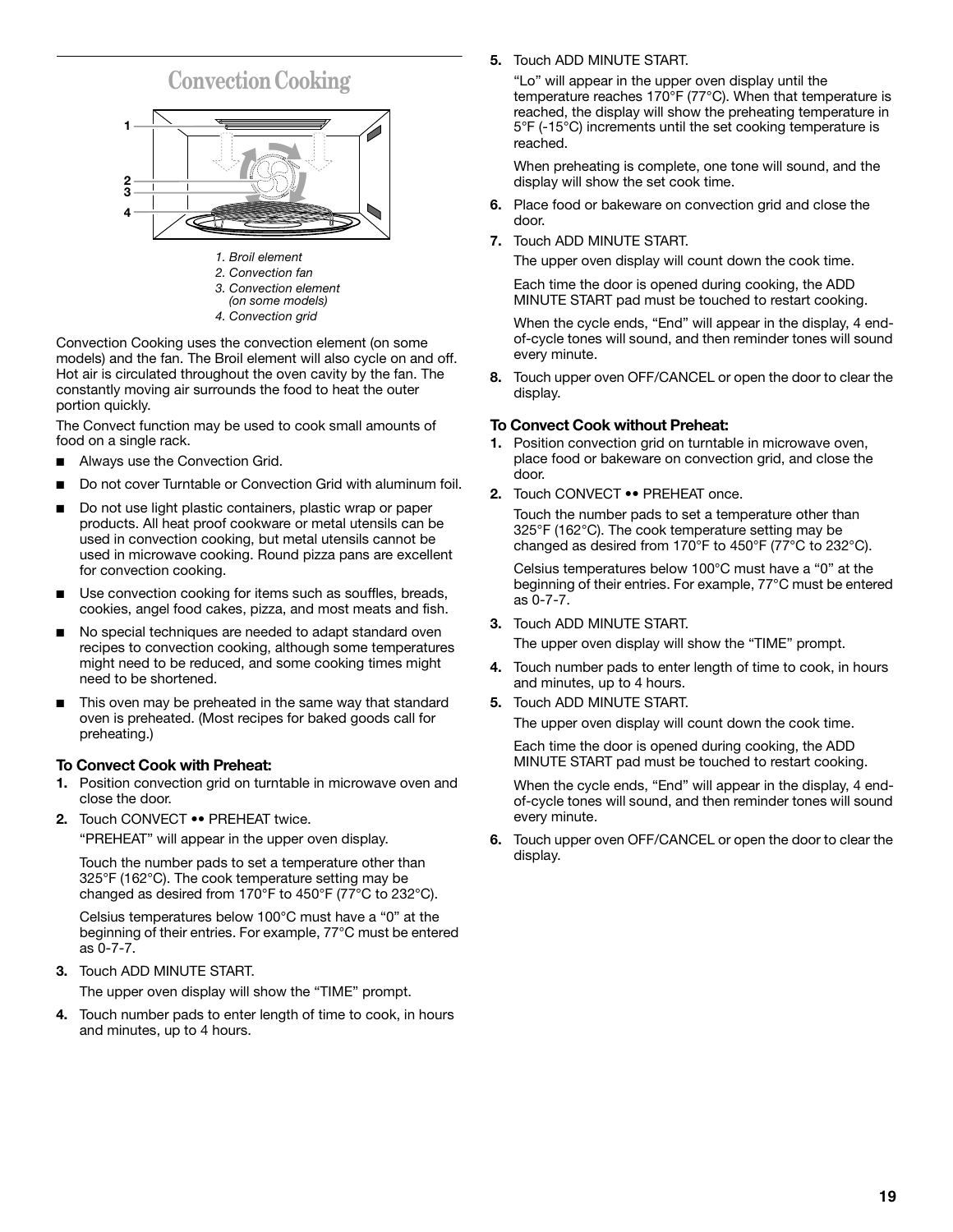# **MICROWAVE COOK CHART**

These times are approximate and may need to be adjusted to suit individual taste.

| <b>FOOD</b>                                                                          | <b>COOK TIME</b>                                                                    | <b>COOK POWER</b> |
|--------------------------------------------------------------------------------------|-------------------------------------------------------------------------------------|-------------------|
| Meats, Poultry, Fish, Seafood                                                        |                                                                                     |                   |
| Bacon (per slice)                                                                    | 45 sec to 1 min 15 sec per slice                                                    | 100%              |
| Ground Beef for Casseroles (1 lb [.45 kg])                                           | 4 to 6 min                                                                          | 100%              |
| Ground Beef Patties (2)<br>Ground Beef Patties (4)                                   | 1st side 2 min, 2nd side 11/2 to 21/2 min<br>1st side 21/2 min, 2nd side 2 to 3 min | 100%<br>100%      |
| Meat Loaf (11/2 lbs [.7 kg])                                                         | 13 to 19 min                                                                        | 70%               |
| <b>Chicken Pieces</b><br>Internal temperature should be 185°F (85°C) after standing. | 6 to 9 min/lb (454 g)                                                               | 100%              |
| <b>Turkey Breast</b><br>Internal temperature should be 185°F (85°C) after standing.  | 5 min, then<br>8 to 12 mins                                                         | 100%,<br>70%      |
| Fish Fillets (1 lb [.45 kg])                                                         | 5 to 6 min                                                                          | 100%              |
| Scallops and Shrimp (1 lb [.45 kg])                                                  | $3\frac{1}{2}$ to $5\frac{1}{2}$ min                                                | 100%              |
| <b>Vegetables</b>                                                                    |                                                                                     |                   |
| Beans, Green or Yellow (1 lb [.45 kg])                                               | 6 to 12 min                                                                         | 100%              |
| Broccoli (1 lb [.45 kg])                                                             | 6 to 10 min                                                                         | 100%              |
| Carrots (1 lb [.45 kg])                                                              | 8 to 12 min                                                                         | 100%              |
| Cauliflower (medium head)                                                            | 6 to 9 min                                                                          | 100%              |
| Corn on the Cob (2)<br>Corn on the Cob (4)                                           | 4 to 9 min<br>6 to 16 min                                                           | 100%<br>100%      |
| Potatoes, Baked (4 medium)                                                           | 13 to 19 min                                                                        | 100%              |
| Summer Squash (1 lb [.45 kg])                                                        | 3 to 8 min                                                                          | 100%              |
| <b>Other</b>                                                                         |                                                                                     |                   |
| Applesauce (4 servings)                                                              | 7 to 9 min                                                                          | 100%              |
| Baked Apples (4)                                                                     | 4 to 6 min                                                                          | 100%              |
| Chocolate (melt 1 square)                                                            | 1 to 2 min                                                                          | 50%               |
| Eggs, Scrambled (2)<br>Eggs, Scrambled (4)                                           | 1 min 15 sec to 1 min 45 sec<br>2 to 3 min                                          | 100%<br>100%      |
| Hot Cereals (1 serving)<br>Hot Cereals (4 servings)                                  | $1\frac{1}{2}$ to 5 min<br>$4\frac{1}{2}$ to 7 min                                  | 100%<br>100%      |
| Nachos (large plate)                                                                 | 11/2 to 21/2 min                                                                    | 50%               |
| Water for Beverage (1 cup [250 mL])<br>Water for Beverage (2 cups [500 mL])          | $2\frac{1}{2}$ to 4 min<br>$4\frac{1}{2}$ to 6 min                                  | 100%<br>100%      |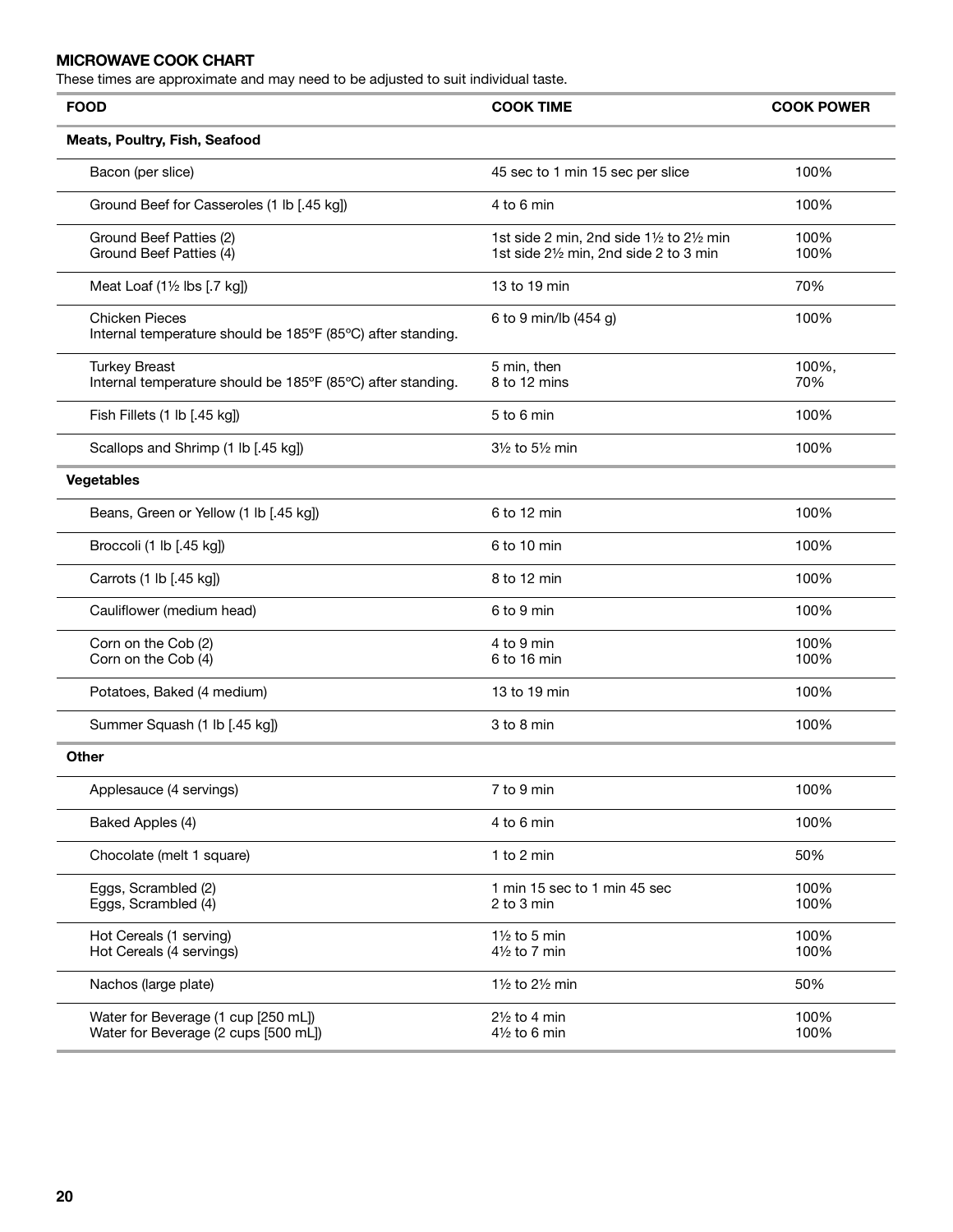# **MICROWAVE REHEAT CHART**

These times are approximate and may need to be adjusted to suit individual taste. If using Broil to reheat, do not cover food.

| <b>FOOD/STARTING TEMPERATURE</b>                                                                                                 | <b>COOK TIME</b>                                 | <b>COOK POWER</b>            | <b>PREPARATION</b>                                                                                                   |
|----------------------------------------------------------------------------------------------------------------------------------|--------------------------------------------------|------------------------------|----------------------------------------------------------------------------------------------------------------------|
| <b>Meat</b> (Chicken pieces, chops, hamburgers,<br>meat loaf slices)<br>1 serving/Refrigerated<br>2 servings/Refrigerated        | $1-2$ min<br>21/2-41/2 min                       | 70%<br>70%                   | Cover loosely.                                                                                                       |
| Meat Slices (Beef, ham, pork, turkey)<br>1 or more servings/Room Temp.<br>1 or more servings/Refrigerated                        | 45 sec-1 min per serving<br>1-3 min per serving  | 50%<br>50%                   | Cover with gravy or wax paper.<br>Check after 30 sec per serving.                                                    |
| <b>Stirrable Casseroles and Main Dishes</b><br>1 serving/Refrigerated<br>2 servings/Refrigerated<br>4-6 servings/Refrigerated    | $2-4$ min<br>4-6 min<br>$6-8$ min                | 100%<br>100%<br>100%         | Cover. Stir after half the time.                                                                                     |
| <b>Nonstirrable Casseroles and Main Dishes</b><br>1 serving/Refrigerated<br>2 servings/Refrigerated<br>4-6 servings/Refrigerated | $5-8$ min<br>9-13 min<br>13-16 min               | 50%<br>50%<br>50%            | Cover with wax paper.                                                                                                |
| Soup, Cream<br>1 cup (250 mL)/Refrigerated<br>1 can (10 oz [284 mL])/Room Temp.                                                  | 3-4½ min<br>$5-7$ min                            | 50%<br>50%                   | Cover. Stir after half the time.                                                                                     |
| Soup, Clear<br>1 cup (250 mL)/Refrigerated<br>1 can (10 oz [284 mL])                                                             | 21/2-31/2 min<br>4-51/2 min                      | 100%<br>100%                 | Cover. Stir after half the time.                                                                                     |
| Pizza (Medium slice)<br>1 slice/Room Temp.<br>2 slices/Room Temp.<br>1 slice/Refrigerated<br>2 slices/Refrigerated               | 15-25 sec<br>30-40 sec<br>30-40 sec<br>45-55 sec | 100%<br>100%<br>100%<br>100% |                                                                                                                      |
| <b>Vegetables</b><br>1 serving/Refrigerated<br>2 servings/Refrigerated                                                           | 45 sec-11/2 min<br>11/2-21/2 min                 | 100%<br>100%                 | Cover. Stir after half the time.                                                                                     |
| <b>Baked Potato</b><br>1/Refrigerated<br>2/Refrigerated                                                                          | $1-2$ min<br>$2-3$ min                           | 50%<br>50%                   | Cut lengthwise, then several<br>times crosswise. Cover with wax<br>paper.                                            |
| <b>Breads (Dinner or breakfast roll)</b><br>1 roll/Room Temp.<br>2 rolls/Room Temp.<br>4 rolls/Room Temp.                        | 8-12 sec<br>11-15 sec<br>18-22 sec               | 50%<br>100%<br>100%          | Wrap single piece in paper<br>towel. Place several pieces on<br>paper towel, then cover with<br>another paper towel. |
| <b>Pie</b><br>Whole/Refrigerated<br>1 slice/Refrigerated                                                                         | 5-7 min<br>30 sec                                | 70%<br>100%                  |                                                                                                                      |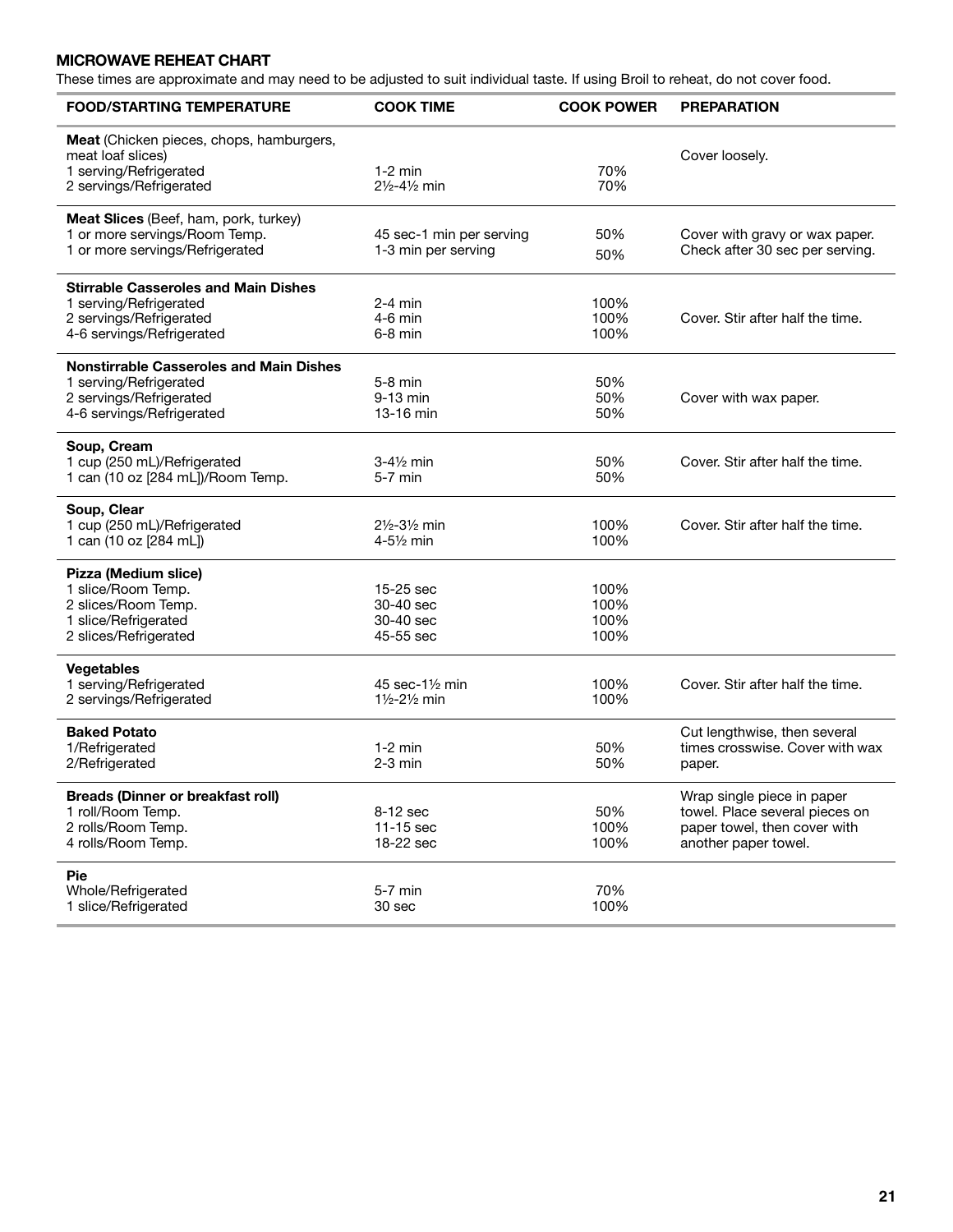# **OVEN CARE**

# **General Cleaning**

**IMPORTANT:** Before cleaning, make sure all controls are off and the oven is cool. Always follow label instructions on cleaning products.

Soap, water and a soft cloth or sponge are suggested first unless otherwise noted.

## **STAINLESS STEEL** (on some models)

Do not use soap-filled scouring pads, abrasive cleaners, Cooktop Polishing Creme, steel-wool pads, gritty wash cloths or some paper towels. Damage may occur.

Rub in direction of grain to avoid damaging.

- Stainless Steel Cleaner & Polish (not included):
- See "Assistance or Service" section to order.
- Liquid detergent or all-purpose cleaner:

Rinse with clean water and dry with soft, lint-free cloth.

Vinegar for hard water spots

### **OVEN DOOR EXTERIOR**

Glass cleaner and paper towels or non-abrasive plastic scrubbing pad:

Apply glass cleaner to soft cloth or sponge, not directly on panel.

#### **OVEN CAVITY**

Do not use soap-filled scouring pads, abrasive cleaners, steelwool pads, gritty wash cloths or some paper towels. Damage may occur.

On stainless steel models, rub in direction of grain to avoid damaging.

The area where the oven door and frame touch when closed should be kept clean.

#### **Average soil**

Mild, non-abrasive soaps and detergents:

Rinse with clean water and dry with soft, lint-free cloth.

#### **Heavy soil**

Mild, non-abrasive soaps and detergents:

Heat 1 cup (250 mL) of water for 2 to 5 minutes in oven. Steam will soften soil. Rinse with clean water and dry with soft, lint-free cloth.

#### **Odors**

Lemon juice or vinegar:

Heat 1 cup (250 mL) of water with 1 tablespoon (15 mL) of either lemon juice or vinegar for 2 to 5 minutes in oven.

#### **TURNTABLE**

Do not operate the microwave without the turntable in place.

- Mild cleanser and scouring pad
- **Dishwasher**

### **GRIDS**

- Steel wool pad
- **Dishwasher**

#### **CRISPER PAN**

- Mild cleanser and scouring sponge
- **Dishwasher**

# **TROUBLESHOOTING**

**Try the solutions suggested here first in order to avoid the cost of an unnecessary service call.**

#### **Nothing will operate**

- Has a household fuse been blown or has the circuit **breaker been tripped?** Replace the fuse or reset the circuit.
- Is the appliance wired properly? See Installation Instructions.

#### **Oven will not operate**

- Is the door completely closed? Firmly close door.
- Is the electronic oven control set correctly? See "Electronic Oven Control" section.
- **On some models, is the Control Lock set?** See "Control Lock" section.
- On some models, is the Sabbath Mode set? See "Sabbath Mode" section.
- On combination oven models, is the lower oven self**cleaning?** The upper oven will not work during the lower oven Self-Cleaning Cycle.
- **Is the magnetron working properly?** Heat 1 cup (250 mL) of cold water for 2 minutes at 100% cooking power. If water does not heat, call for service. See "Assistance or Service" section.

#### **Oven makes humming noise**

This is normal and occurs when the transformer in the magnetron cycles on.

#### **Oven door looks wavy**

This is normal and will not affect performance.

#### **Turntable will not operate**

■ **Is the turntable properly in place?**

Make sure turntable is correct-side up and is sitting securely on the turntable support.

Is the turntable support operating properly? Remove turntable. Remove and replace turntable support. Replace turntable. Put in 1 cup (250 mL) of water, then restart oven. If still not working, call for service. See "Assistance or Service" section. Do not operate the oven without turntable and turntable support working properly.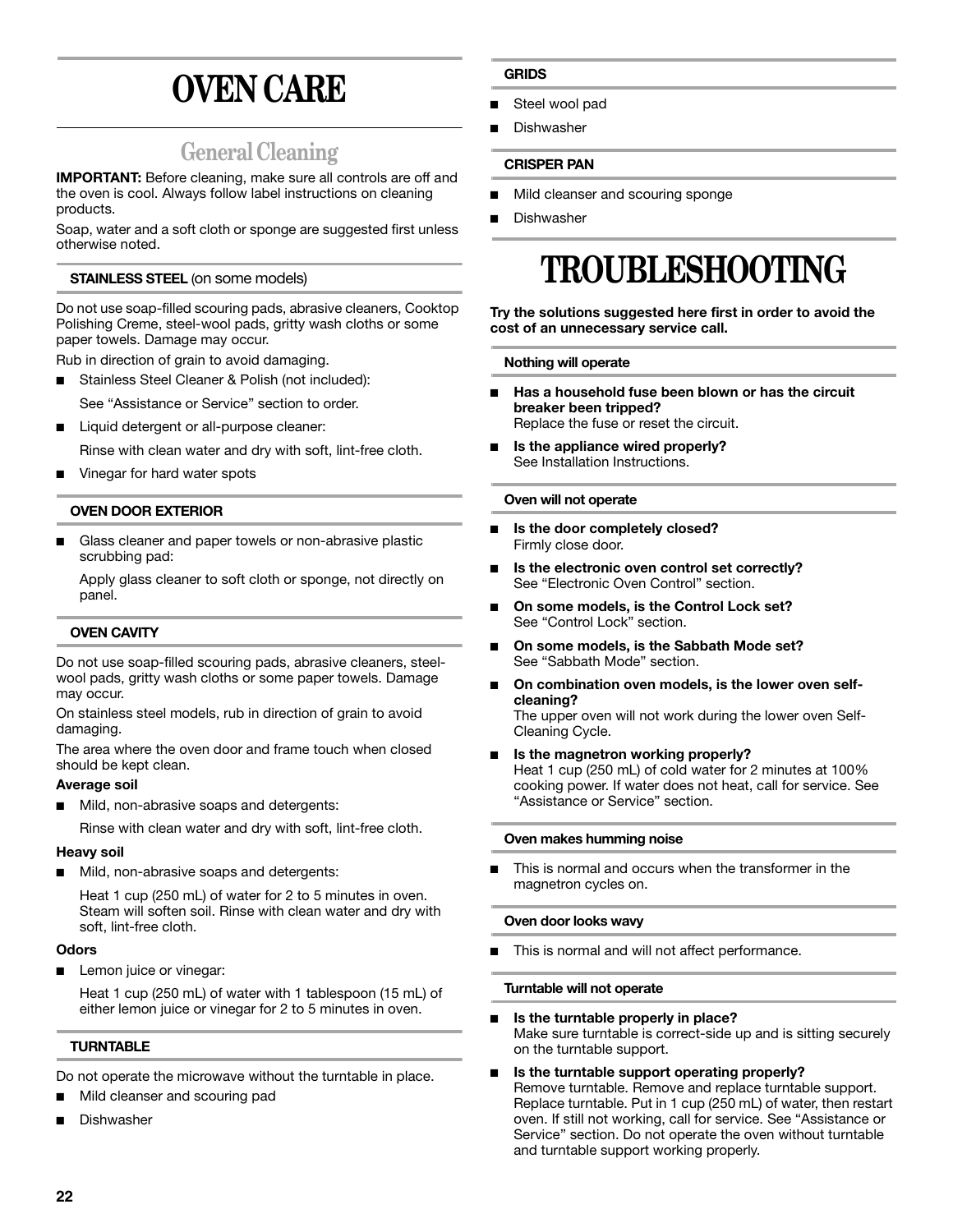#### **Turntable rotates both directions**

This is normal and depends on motor rotation at beginning of cycle.

#### **Display shows messages**

- Is the display showing "PF", "PF id=27" or "PF id=30"? There has been a power failure. Clear the display. See "Display(s)" section. On some models, reset the clock, if needed. See "Clock" section.
- Is the display showing a letter followed by a number? Clear the display. See "Display(s)" section. If it reappears, call for service. See "Assistance or Service" section.

#### **Display shows time countdown, but is not operating**

**Is the Minute Timer in use?** See "Minute Timer" section.

#### **Tones are not sounding**

■ **Are tones disabled?** See "Tones" section.

#### **Smoke is coming from oven vent during broiling**

Some smoke is normal and occurs just as in conventional broiling.

#### **Sparking during broiling**

This is normal and occurs as fat burns off from past cooking. Sparking will stop once fat is completely burned off.

#### **Cooking times seem too long**

- Is the cooking power set properly? See "Cooking Power" in "Microwave Cooking" section.
- Are large amounts of food being heated? Larger amounts of food need longer cooking times.
- Is the incoming voltage less than specified in "Parts and **Features"?**

Have a qualified electrician check the electrical system of the house.

# **ASSISTANCE OR SERVICE**

Before calling for assistance or service, please check "Troubleshooting." It may save you the cost of a service call. If you still need help, follow the instructions below.

When calling, please know the purchase date and the complete model and serial number of your appliance. This information will help us to better respond to your request.

#### **If you need replacement parts**

If you need to order replacement parts, we recommend that you<br>only use FSP® replacement parts. FSP® replacement parts will fit right and work right because they are made with the same precision used to build every new WHIRLPOOL® appliance.

To locate FSP® replacement parts in your area, call our Customer Interaction Center telephone number or your nearest Whirlpool designated service center.

# **In the U.S.A.**

Call the Whirlpool Customer Interaction Center toll free: **1-800-253-1301.**

#### **Our consultants provide assistance with:**

- Features and specifications on our full line of appliances.
- Installation information.
- Use and maintenance procedures.
- Accessory and repair parts sales.
- Specialized customer assistance (Spanish speaking, hearing impaired, limited vision, etc.).
- Referrals to local dealers, repair parts distributors, and service companies. Whirlpool designated service technicians are trained to fulfill the product warranty and provide afterwarranty service, anywhere in the United States.

To locate the Whirlpool designated service company in your area, you can also look in your telephone directory Yellow Pages.

#### **For further assistance**

If you need further assistance, you can write to Whirlpool Corporation with any questions or concerns at:

Whirlpool Brand Home Appliances Customer Interaction Center 553 Benson Road Benton Harbor, MI 49022-2692

Please include a daytime phone number in your correspondence.

#### **Accessories U.S.A.**

To order accessories, call the Whirlpool Customer Interaction Center toll free at **1-800-442-9991** and follow the menu prompts. Or visit our website at **www.whirlpool.com** and click on "Buy Accessories Online."

### **Stainless Steel Cleaner & Polish**

(stainless steel models) Order Part #4396095

# **In Canada**

For product related questions, please call the Whirlpool Canada Inc. Customer Interaction Center toll free: **1-800-461-5681** 8:30 a.m. - 5:30 p.m. EST.

#### **Our consultants provide assistance with:**

- Features and specifications on our full line of appliances.
- Referrals to local dealers.

#### **For parts, accessories and service in Canada**

Call **1-800-807-6777.** Whirlpool Canada Inc. designated service technicians are trained to fulfill the product warranty and provide after-warranty service, anywhere in Canada.

#### **For further assistance**

If you need further assistance, you can write to Whirlpool Canada Inc. with any questions or concerns at:

Customer Interaction Center Whirlpool Canada Inc. 1901 Minnesota Court Mississauga, Ontario L5N 3A7

Please include a daytime phone number in your correspondence.